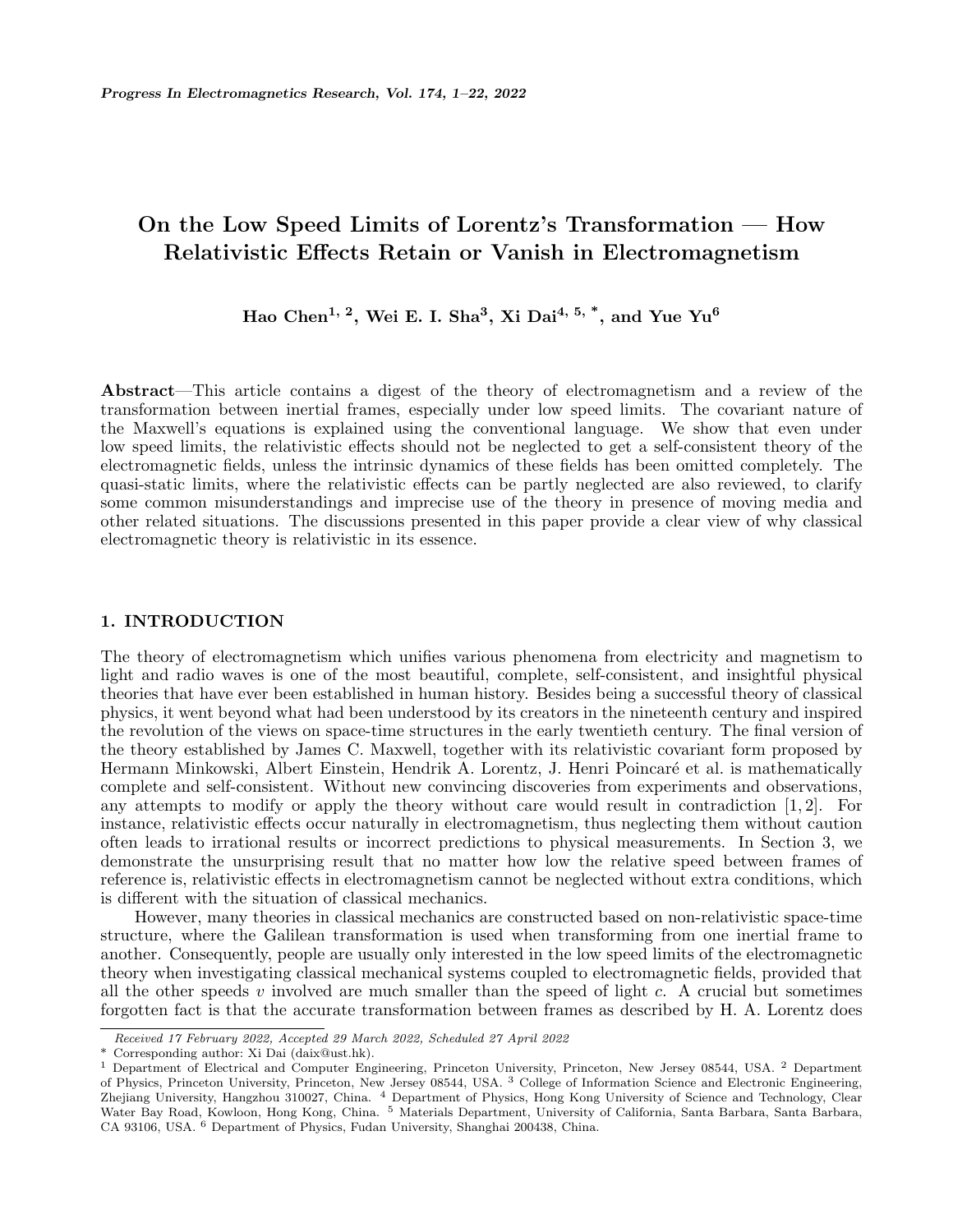not naturally reduce to Galilean transformation in generic low speed limits  $(v/c \ll 1)$ , but in a nonphysical limit  $c \to \infty$  instead. Therefore, one needs to replace Galilean transformation by a correct low speed limit of Lorentz's transformation anywhere in a mechanical theory to make it consistent with electromagnetism, for example, the reconstruction of the acoustic wave equation in presence of moving media done by J. A. Kong [3].

Accurate discussion of the low speed limits also becomes increasingly important in modern condensed matter and material science research when the interactions between matters and electromagnetic fields (such as spectroscopy, photon or X-ray scattering, response to static fields and electromagnetic induction) are receiving more and more attention. In many physical problems, particles usually move at a speed much lower than c, constructing the low speed limits of electromagnetism is useful for preserving crucial and non-negligible relativistic effects and keeping the equations simple at the same time. As an example, when matters (media) are moving in the lab frame ("unprimed frame"), the physical laws that electromagnetic fields should obey can be obtained by first writing down the laws in a comoving frame ("primed frame") where the matters are (locally) stationary and then transforming back to the lab frame [4].

In this article, we will mainly focus on the transformation between frames of reference (Lorentz's transformation) for electromagnetism, derive its low speed limits in different situations rigorously, and investigate them thoroughly. Lorentz's transformation in a generic situation will be reviewed in Section 2 and used as a starting point for our discussion. After that, we will take the most general form of the low speed limits in Section 3 and show that the theory of electromagnetism remains to be relativistic and form invariant under frame transformation. In Section 4, we show that in addition to the low speed limits, two types of quasi-static limits are often taken to deal with the electromagnetic problems with charge or current densities changing slowly in time. We would emphasize that some of the relativistic effects will be neglected under these quasi-static limits. Next, we give some comments on the inconsistency between electromagnetism and Galilean coordinate transformation and a brief review of the theory of "Galilean electromagnetism" known to the engineering community in Section 5 from physics perspectives. Finally, a discussion on electromagnetic theory expressed in terms of different quantities and notations is provided in Section 6 for clarification and benefiting research in other areas. The Lagrangian formulation and some discussion on the determination of the theory are provided in Appendix A.

# 2. TRANSFORMATION BETWEEN INERTIAL FRAMES

The physical foundation of the low speed expansion approaches to be reviewed in this article is the electromagnetic theory that is consistent with the theory of special relativity [5, 6]. We will take the theories of electromagnetism and special relativity as the basis to construct a mathematically rigorous framework for applications under low speed limits, especially in condensed matter physics and other relevant fields. To begin with, we briefly review the structure of electromagnetism and the exact form of Lorentz's transformations for coordinates, charge/currents and electromagnetic fields in this section.

The fundamental laws that govern electromagnetic phenomena are expressed as Maxwell's equations

$$
\vec{\nabla} \cdot \vec{E} = \rho/\epsilon_0,\tag{1a}
$$

$$
\vec{\nabla} \cdot \vec{B} = 0,\tag{1b}
$$

$$
\vec{\nabla} \times \vec{E} = -\frac{\partial}{\partial t} \vec{B},\tag{1c}
$$

$$
\vec{\nabla} \times \vec{B} = \mu_0 \vec{J} + \frac{1}{c^2} \frac{\partial}{\partial t} \vec{E},\tag{1d}
$$

where  $\vec{E}$  and  $\vec{B}$  are electric and magnetic fields, and  $\rho$  and  $\vec{J}$  are charge and current densities (usually called charge/currents for simplicity). The above four quantities are all functions of space and time called charge/currents for simplicity). The above four quantities are all functions of space and time<br>while  $\epsilon_0$  and  $\mu_0$  are constants which determine the speed of light  $c = 1/\sqrt{\epsilon_0\mu_0}$ . Equations (1) are usually referred to as the "basic" form of Maxwell's equations because the charge/currents here include both free and bounded ones. We will stick to this basic form in the following discussions without losing any generality, for the reason that all these four quantities are objective physical quantities without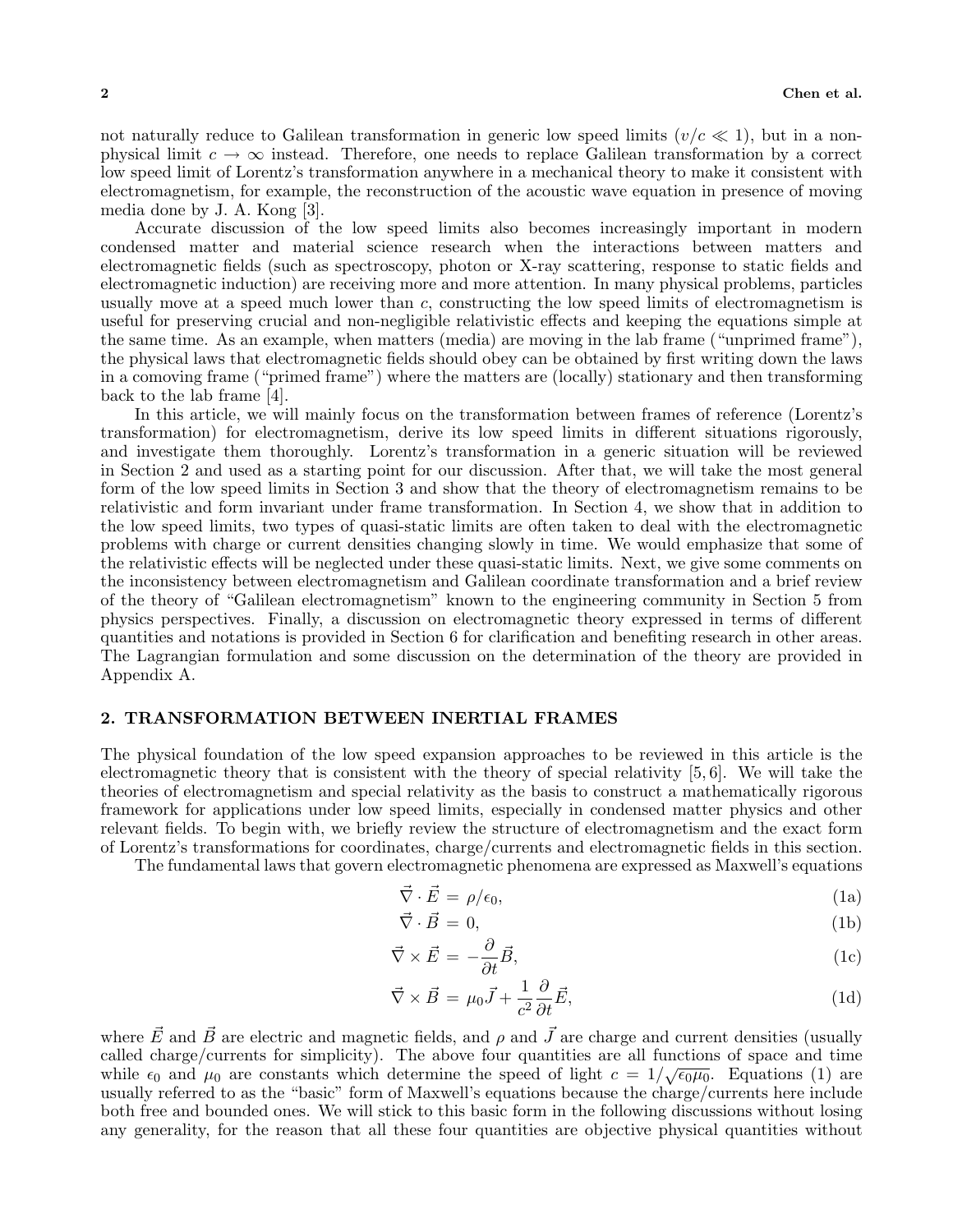ambiguities in their definitions, which are measurable (directly or indirectly) in experiments. Other forms that involve polarization density  $\vec{P}$ , magnetization  $\vec{M}$ , as well as the auxiliary fields: the electric displacement field  $\vec{D}$  and "the H-field" (magnetic field strength)  $\vec{H}$  will be discussed afterward in Section 6.

It is said that electric field  $\vec{E}$  and magnetic field  $\vec{B}$  are objective and measurable quantities because they are the direct origins of electromagnetic forces (Lorentz's forces)  $\vec{F}$  on a moving (point) particle with charge q and velocity  $\vec{u}$ , which can be measured by inspecting the motion of the particle  $d\vec{p}/dt$ :

$$
\vec{F} = q(\vec{E} + \vec{u} \times \vec{B}) = \frac{d\vec{p}}{dt}.
$$
\n(2)

This serves as the foundation for the further discussion of transformations of  $\vec{E}$  and  $\vec{B}$  between frames of reference due to the fact that the correct transformation should provide the correct values of measurable quantities in one frame in terms of a same set of quantities in another frame, or in another word, to make (2) have the same form in any frame.

The construction of the whole theory of frame transformation is presented in many text books, where Chapter 12 of *Electromagnetism* by Gerald L. Pollack and Daniel R. Stump [7] is one of the best. The most important results are the transformation of coordinates  $(\vec{r}, t)$ :

 $\overline{r}$ 

$$
\vec{r}'_{\parallel} = \gamma(\vec{r}_{\parallel} - \vec{v}t),\tag{3a}
$$

$$
\vec{r}_{\perp} = \vec{r}_{\perp},\tag{3b}
$$

$$
t' = \gamma \left( t - \vec{v} \cdot \vec{r} / c^2 \right), \tag{3c}
$$

the transformation of charge/currents  $(\vec{J}, \rho)$ :

$$
\vec{J}_{\parallel}^{\prime} = \gamma(\vec{J}_{\parallel} - \vec{v}\rho),\tag{4a}
$$

$$
\vec{J'}_{\perp} = \vec{J}_{\perp},\tag{4b}
$$

$$
\rho' = \gamma \left( \rho - \vec{v} \cdot \vec{J}/c^2 \right),\tag{4c}
$$

and the transformation of electromagnetic fields:

$$
\vec{E'}_{\perp} = \gamma \left( \vec{E}_{\perp} + \vec{v} \times \vec{B}_{\perp} \right), \tag{5a}
$$

$$
\vec{E}'_{\parallel} = \vec{E}_{\parallel},\tag{5b}
$$

$$
\vec{B'}_{\perp} = \gamma \left( \vec{B}_{\perp} - \vec{v} \times \vec{E}_{\perp} / c^2 \right), \tag{5c}
$$

$$
\vec{B}'_{\parallel} = \vec{B}_{\parallel}. \tag{5d}
$$

In the above transformations,  $\vec{v}$  is the relative velocity of the primed frame measured in the unprimed frame, while the parallel  $\parallel$  or perpendicular  $\perp$  is with respect to it. The parameter  $\gamma = 1/\sqrt{1 - v^2/c^2}$  is the Lorentz factor. The inverse transformations are obtained by interchanging the primed and unprimed quantities and replacing  $\vec{v}$  with  $-\vec{v}$ , or by solving the unprimed quantities from the above transformation equations in terms of primed quantities. Since  $(\vec{r}, t)$  and  $(\vec{J}, \rho)$  transform according to Lorentz's transformation as the 4-dimensional vectors in the Minkowsky space, while the components of  $\vec{E}$  and B form a tensor which also transforms according to Lorentz's transformation (see Appendix A  $(A2)$ ), they are said to be "covariant" under frame transformation.

The three sets of transformations in  $(3)$ ,  $(4)$ , and  $(5)$  can be seen as the results of three distinct experiments measuring coordinates, charge/currents and electromagnetic fields in both frames. If the kinematics of the charge-carrying particles is included in the theory, (4) can be derived from (3) by applying the transformation of the coordinates so that there is no need to perform an extra experiment to verify (4), while (5) is totally independent of them, which can be verified by a separate set of experimental measurements.

To investigate the transformation of the local relations of the four quantities, i.e., Maxwell's equations, between different frames, we first write down Equations (1) in a comoving (primed) frame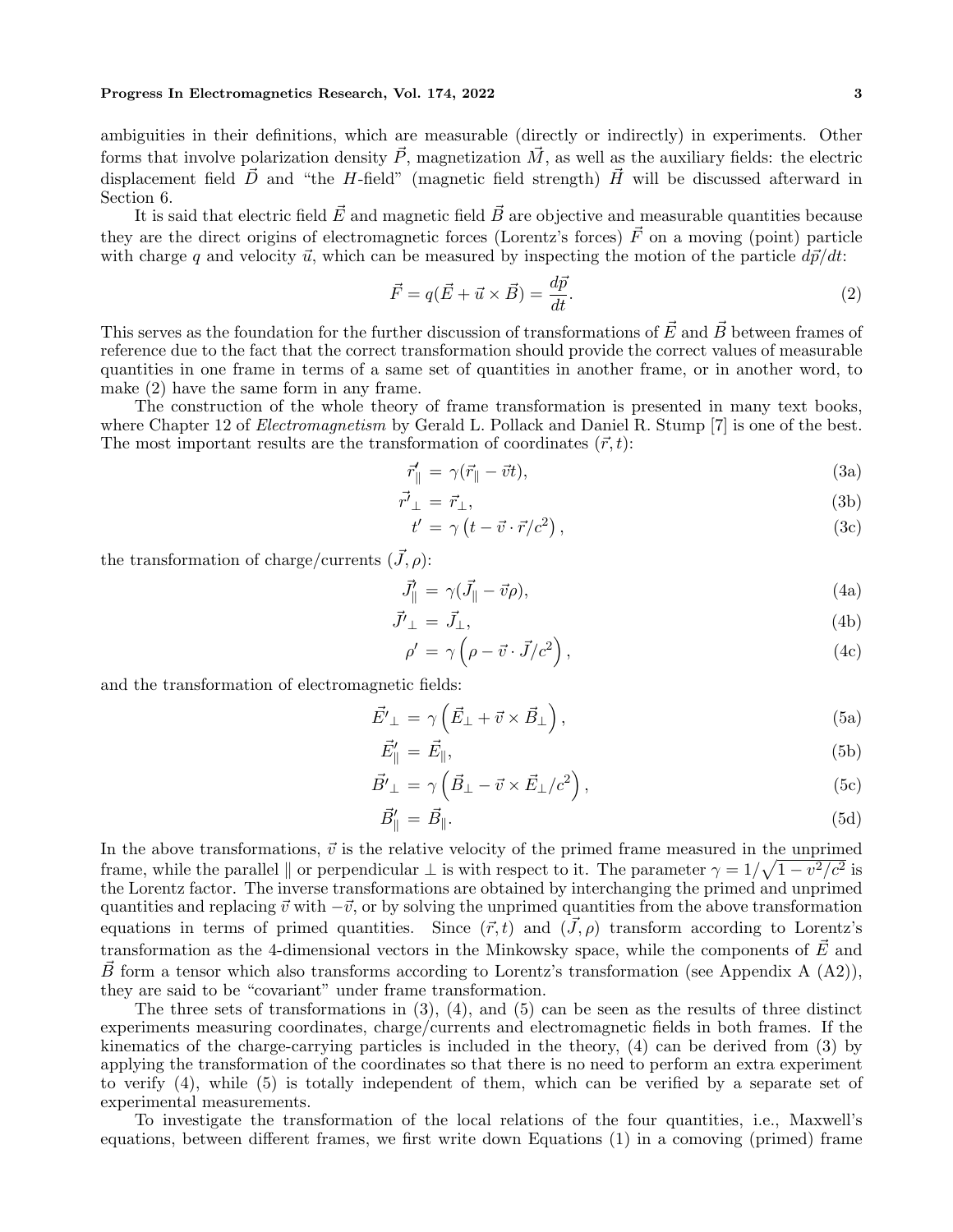(remember to add primes to everything in Eq. (1), such as  $\nabla \to \nabla'$  and  $\partial/\partial t \to \partial/\partial t'$ ), and then transform everything to the lab (unprimed) frame in which the comoving frame is moving at a velocity  $\vec{v}$  by making substitutions (3), (4) and (5). Here we would like to emphasize that since Maxwell's equations are partial differential equations, properly transforming the differential operators is needed:

$$
\vec{\nabla}'_{\parallel} = \gamma \left( \vec{\nabla}_{\parallel} + \frac{\vec{v}}{c^2} \frac{\partial}{\partial t} \right), \tag{6a}
$$

$$
\vec{\nabla}'_{\perp} = \vec{\nabla}_{\perp},\tag{6b}
$$

$$
\frac{\partial}{\partial t'} = \gamma \left( \frac{\partial}{\partial t} + \vec{v} \cdot \vec{\nabla} \right),\tag{6c}
$$

and inversely:

$$
\vec{\nabla}_{\parallel} = \gamma \left( \vec{\nabla}_{\parallel}' - \frac{\vec{v}}{c^2} \frac{\partial}{\partial t'} \right),\tag{7a}
$$

$$
\vec{\nabla}_{\perp} = \vec{\nabla}'_{\perp},\tag{7b}
$$

$$
\frac{\partial}{\partial t} = \gamma \left( \frac{\partial}{\partial t'} - \vec{v} \cdot \vec{\nabla'} \right). \tag{7c}
$$

After these substitutions, we will find that Maxwell's equations (1) are form invariant under frame transformations, see [8] as an example.

Here we would like to revisit the principle of relativity. In Einstein's famous paper on the electrodynamics of moving bodies [9], the principle was stated as:

"The laws by which the states of physical systems undergo change are not affected, whether these changes of state be referred to the one or the other of two systems of co-ordinates in uniform translatory motion."

One should not confuse the physical law itself with its mathematical representation, which is usually written as a (partial) differential equation. The physical law is not affected under frame transformation, as the principle of relativity states, does not directly imply that the differential equation stays unchanged. The covariance of Maxwell's equations is grounded by the principle of relativity, together with the fact that electromagnetic fields are matters themselves which are independent of any media, which guarantees that there is no "privileged" frame of reference. These two points combined together ensure that the physical laws describing the electromagnetic phenomena can be written down in terms of covariant 4-vectors and tensors which transform according to Lorentz's transformation, thus the final equations are form invariant under frame transformation. As a counterexample, sound waves are not independent matter but the disturbance of material media [10], the corresponding dynamic equations of sound waves then must involve terms that can not be written as the covariant 4-vectors and their forms will be changed under frame transformations [3].

In fact, this was an old problem that Maxwell recognized when he built up his equations. He found his equations were not invariant under (Galilean) frame transformations and valid only in a unique "Ether frame" (J. C. Maxwell, *The Encyclopedia Britannica*, 9th ed. 1875–1889; reprinted in The Scientific Papers of James Clark Maxwell, ed. by W. D. Niven), see Section 5 for more detailed discussions. The theory of special relativity gives the correct transformation between frames and makes Maxwell's equations have the same form in any (inertial) frame of reference.

# 3. THE GENERAL FORM OF LOW SPEED LIMITS

Having understood how to do frame transformations generically in presence of electromagnetic fields and sources (charge/current densities), we continue introducing the low speed limits of it because  $v/c \ll 1$ is usually the case in today's research of condensed matter physics and material science, and preserving the exact form of Equations (3), (4) and (5) in such a situation is sometimes unnecessary. By saying the "general" form of low speed limits we mean taking the first few terms in the series expansion of Lorentz's transformation with respect to the dimensionless parameter  $\beta = v/c$ , without any other approximation. Other "special" forms with extra approximations will be discussed in Section 4.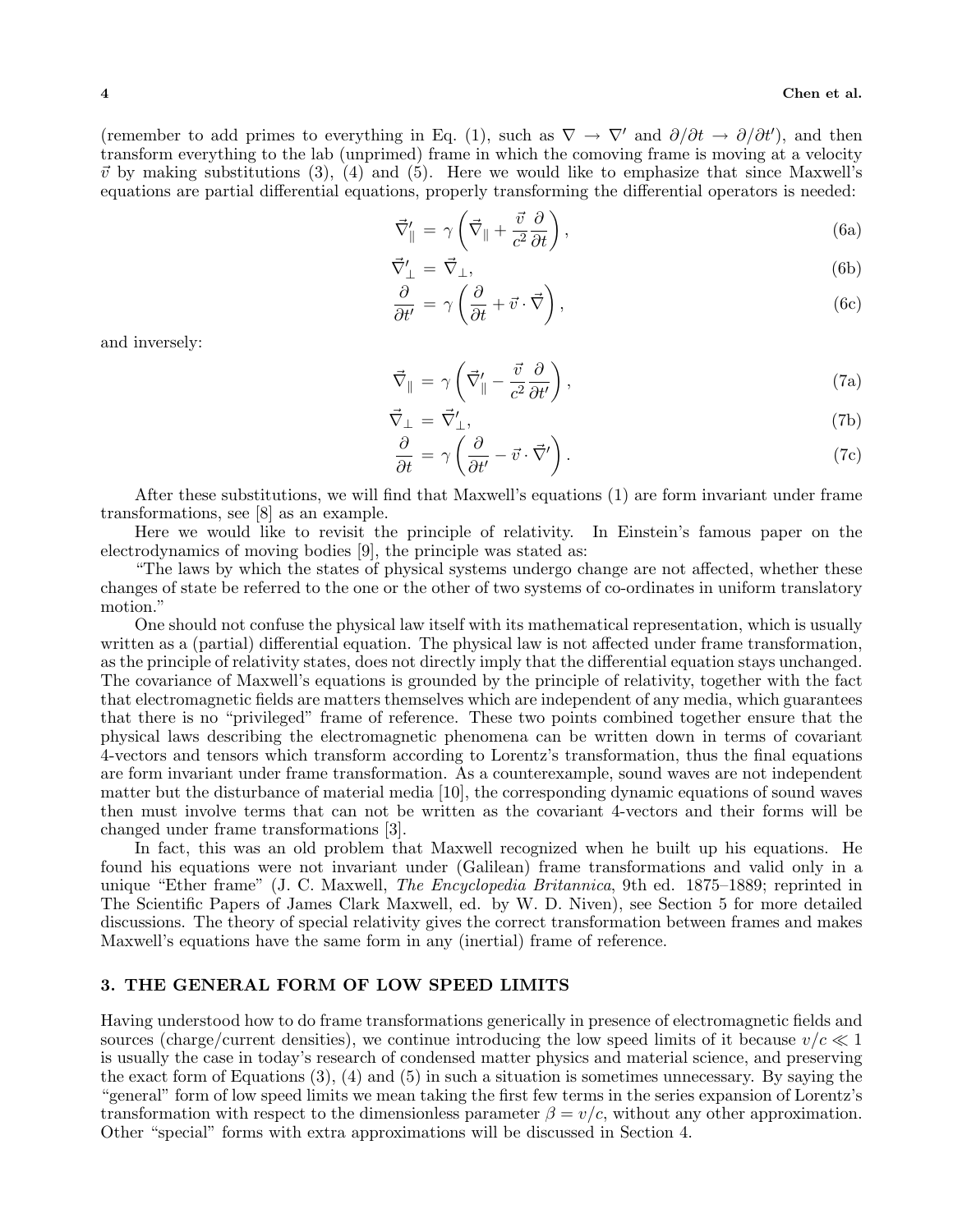There are actually two different ways of establishing the low speed limit. One is to take the full version of the theory mentioned in Section 2 as the starting point, and then take only the first few terms in series expansion; the other way is to take an approximate form of only the coordinate transformation, then establish the transformation of charge/currents based on the kinematics of charged particles, and finally follow the same method in Einstein's paper [9] to look for the right transformation of the fields that makes Maxwell's equations form invariant. In this section, we will follow the first route because much caution is needed to get mathematically correct and physically meaningful results by the second method.

Before doing series expansion, it is beneficial to multiply a  $c$  on both sides of the last equation in each of the above transformations  $(3)$  and  $(4)$ , and take ct and c $\rho$  to be the quantities we considerate, because they have the same dimensions as  $\vec{r}$  and  $\vec{J}$ , respectively. The same operation should also be done on the last two equations in (5), so that  $c\vec{B}$  and  $\vec{E}$  have the same dimension. Now, we see that each  $v$  in any of the above transformations appears together with a c as a dimensionless parameter  $\beta = v/c$ .

In particular, we preserve up to the first order terms in the expansions, which leads to

$$
\vec{r'} = \vec{r} - \vec{v}t,\tag{8a}
$$

$$
t' = t - \frac{\vec{v} \cdot \vec{r}}{c^2},\tag{8b}
$$

$$
\vec{J'} = \vec{J} - \vec{v}\rho,\tag{9a}
$$

$$
\rho' = \rho - \frac{\vec{v} \cdot \vec{J}}{c^2},\tag{9b}
$$

$$
\vec{E'} = \vec{E} + \vec{v} \times \vec{B},\tag{10a}
$$

$$
\vec{B'} = \vec{B} - \frac{\vec{v} \times \vec{E}}{c^2},\tag{10b}
$$

and

$$
\vec{\nabla}' = \vec{\nabla} + \frac{\vec{v}}{c^2} \frac{\partial}{\partial t},\tag{11a}
$$

$$
\frac{\partial}{\partial t'} = \frac{\partial}{\partial t} + \vec{v} \cdot \vec{\nabla},\tag{11b}
$$

From the above Equations (8), (9), and (11) we can clearly see that even in low speed limits, Lorentz's transformation does not reduce to the following Galilean transformation

ρ

$$
\vec{r}' = \vec{r} - \vec{v}t,\tag{12a}
$$

$$
t' = t,\tag{12b}
$$

$$
\vec{J}' = \vec{J} - \vec{v}\rho,\tag{13a}
$$

$$
^{\prime }=\rho ,\tag{13b}
$$

and

$$
\vec{\nabla}' = \vec{\nabla},\tag{14a}
$$

$$
\frac{\partial}{\partial t'} = \frac{\partial}{\partial t} + \vec{v} \cdot \vec{\nabla}
$$
\n(14b)

no matter up to which order is preserved. If we preserve only the zeroth order terms, what we get is the "stationary limit" that there is no relative motion between two frames at all. Up to the first order, it is fundamentally different from Galilean transformation. As a result, it is unsuitable to say that the low speed limit is "non-relativistic". The actual and mathematically rigorous non-relativistic limit is  $c \to \infty$ , which is a non-physical limit [3].

With most of the relativistic kinetic effects such as time dilation and length contraction being neglected (because we take  $\gamma \approx 1$ ), the essential difference between the first order low speed limit of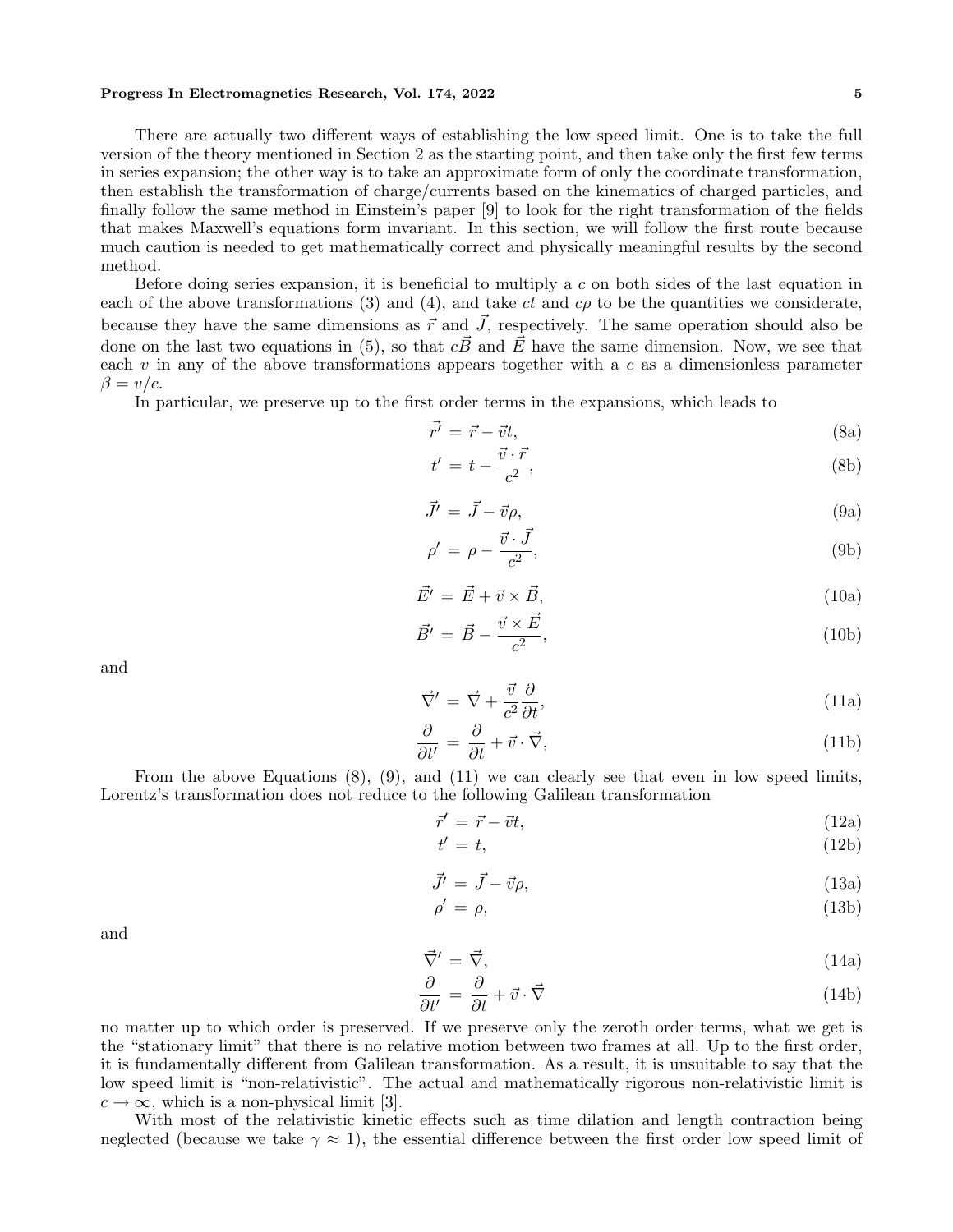the Lorentz's coordinate transformation (8) and the Galilean coordinate transformation (12) is in their time components, where Equation (8) indicates a temporal shift that is symmetric to the spatial shift. This shift in time reflects the fact that the relativity of simultaneity is a first order effect that should not be neglected even under the low speed limit.

Before proceeding to apply these transformations, we would like to emphasize that they are the first order approximations, any higher order terms appeared in the calculations involving these transformations should be omitted to keep the approximation self-consistent. Additionally, the inverse of these transformations must be obtained by exchanging the primed and unprimed quantities and reversing  $\vec{v}$ . (If you want to solve for unprimed quantities in terms of primed quantities, you will need to discard the higher order terms of  $v$ .)

With every piece in  $(8)$ ,  $(9)$ ,  $(10)$ , and  $(11)$  being prepared, we can now imitate the procedure in  $[8]$ to see how physics laws change under the frame transformation in the low speed limit. Actually, before diving into massive calculations, we have a firm belief that Maxwell's equations will not change their forms under transformations under the low speed limit, at least up to the proper order. The underlying reason is that since Maxwell's equations are form invariant under the full Lorentz's transformation, they should also be form invariant up to the corresponding order we keep. The results in Appendix B indeed prove our belief. Moreover, the speed of light will also stay the same in any arbitrary frame under the low speed limit, and an approximate form of relativistic Doppler's effect can also be obtained under the low speed limit, see Appendix C for details.

As a summary, we emphasize that the relativistic natures of electromagnetism, such as covariance, unchanged speed of light in any frame and relativistic Doppler effect, are still preserved in the general form of the low speed limits. The theory of electromagnetism is essentially relativistic and expressed precisely by mathematics, thus to get the correct theoretical results for electromagnetic phenomena, the effects of relativity should not be neglected no matter how low the speed  $v$  is.

# 4. THE QUASI-STATIC LIMIT

In this section, we discuss some special physical situations, in which some of the relativistic effects can be neglected. First, we know that relativity does not show up in the electrostatics and magnetostatics because fields E\* and B\* are determined by their corresponding sources  $\rho$  and  $\vec{J}$  instantly. Under such a static limit, Maxwell's equations look like

$$
\vec{\nabla} \cdot \vec{E} = \rho/\epsilon_0,\tag{15a}
$$

$$
\vec{\nabla} \cdot \vec{B} = 0,\tag{15b}
$$

$$
\vec{\nabla} \times \vec{E} = 0,\tag{15c}
$$

$$
\vec{\nabla} \times \vec{B} = \mu_0 \vec{J}.
$$
 (15d)

All the time derivatives are gone due to the static condition. However, the static limit is much trickier than it appears to be: on one hand, under such a limit the electromagnetic fields  $\vec{E}$  or  $\vec{B}$  is no longer a special type of independent matter by themselves that can be replaced by some types of instant interaction between charge or current; on the other hand, the frame transformation is not allowed here. It can be seen that after transforming to another frame, we will generically not be in the static limit anymore.

A solution to this dilemma is to divide the static limit into two different limits: electrostatic limit and magnetostatic limit, in which only one of the two fields/sources dominates. After such a partition, we can weaken the static condition to be "quasi-static" to allow the fields and sources to vary slowly in time. Since the quasi-static limit is in addition to the general low speed limit, every time-varying term comes from frame transformation will be in the order of  $v/c$  compared with the original terms, which keeps us still in the quasi-static limit.

Similar to the condition of low speed limits that the ratio  $v/c$  is a small (dimensionless) number  $(v/c \ll 1)$ , the condition of the additional quasi-static limits is that for any physical quantity G involved, the ratio

$$
\frac{L}{cG} \frac{\partial G}{\partial t} \tag{16}
$$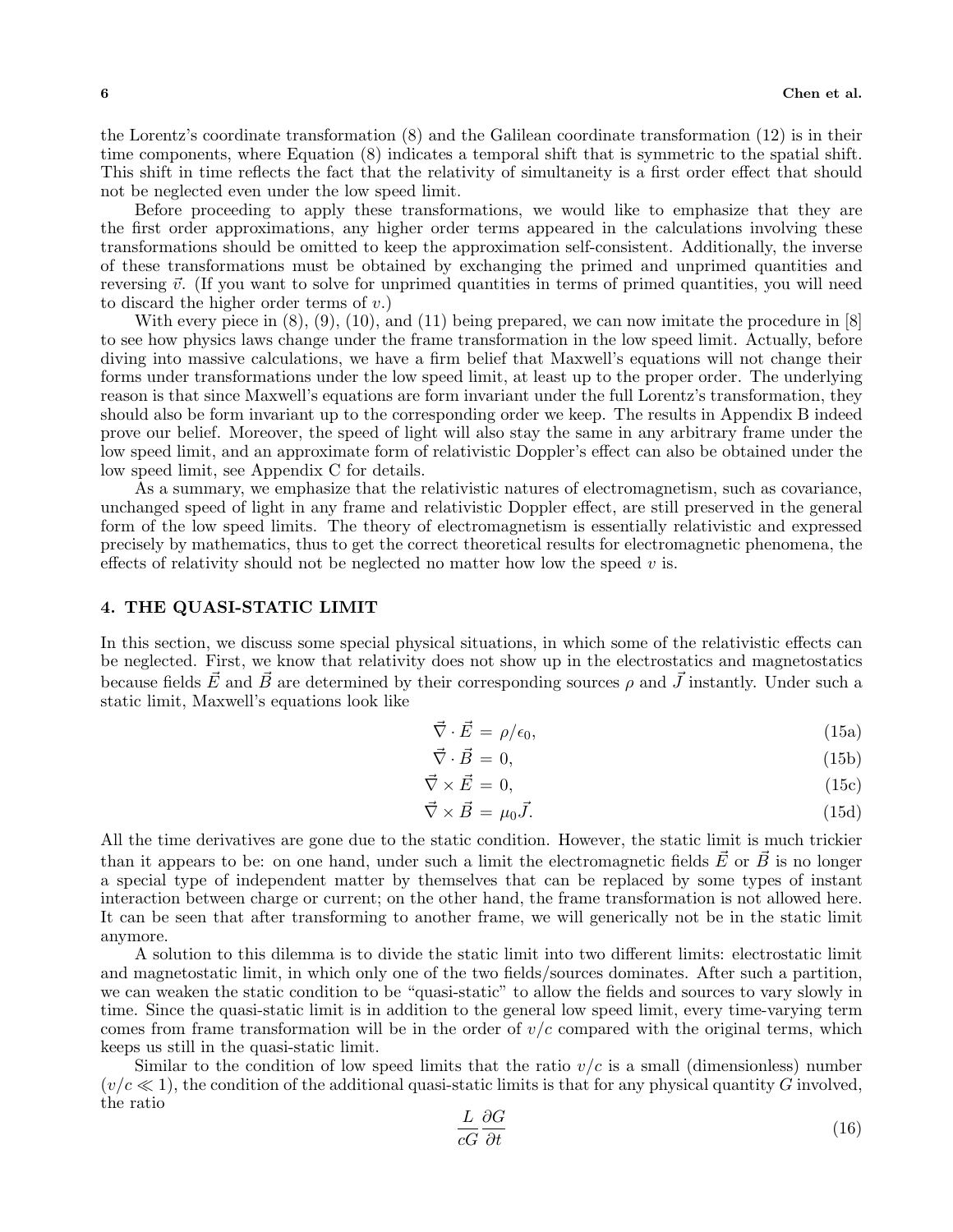is a small number with the same order of  $v/c$ , where L is a typical spatial (length) scale of the system being studied.

For the electric quasi-static limit, we take the electric fields and charge to be dominant, while ratios  $cB/E$  and  $J/c\rho$  are both with the same order of  $v/c$ . By keeping the two leading (zeroth and first) orders in (1), (9) and (10), together with the first order terms in  $cB/E$  and  $J/c\rho$  as indicated above, we get the following field equations in the electric limit of the quasi-static approximation:

$$
\vec{\nabla} \cdot \vec{E} = \rho/\epsilon_0,\tag{17a}
$$

$$
\vec{\nabla} \cdot \vec{B} = 0,\tag{17b}
$$

$$
\vec{\nabla} \times \vec{E} = 0,\tag{17c}
$$

$$
\vec{\nabla} \times \vec{B} = \mu_0 \vec{J} + \frac{1}{c^2} \frac{\partial}{\partial t} \vec{E},\tag{17d}
$$

the transformation of charge/currents:

$$
\vec{J'} = \vec{J} - \vec{v}\rho,\tag{18a}
$$

$$
\rho' = \rho,\tag{18b}
$$

and the transformation of the fields between different frames:

$$
\vec{E'} = \vec{E},\tag{19a}
$$

$$
\vec{B'} = \vec{B} - \frac{\vec{v} \times \vec{E}}{c^2}.
$$
\n(19b)

For the electric limit, we see that the magnetic field is decoupled from the electric field. The divergencefree (transverse) part of  $\vec{E}$  is neglected while both  $\vec{B}$  and curl-free (longitudinal) part of  $\vec{E}$  are determined instantly by the corresponding sources (both  $\vec{J}$  and  $\partial \vec{E}/\partial t$  are regarded as the sources of  $\vec{B}$  here). A practical example in modern physics research of this limit is the plasmon modes in solid metals [11].

Similarly, for the magnetic quasi-static limit, we take magnetic fields and currents to be dominant, while ratios  $E/cB$  and  $c\rho/J$  are both as the same order of  $v/c$ . Again, by keeping only the two leading orders in  $(1)$ ,  $(9)$ , and  $(10)$ , we get the field equations under the magnetic quasi-static limit as

$$
\vec{\nabla} \cdot \vec{E} = \rho/\epsilon_0,\tag{20a}
$$

$$
\vec{\nabla} \cdot \vec{B} = 0,\tag{20b}
$$

$$
\vec{\nabla} \times \vec{E} = -\frac{\partial}{\partial t} \vec{B},\tag{20c}
$$

$$
\vec{\nabla} \times \vec{B} = \mu_0 \vec{J},\tag{20d}
$$

the transformation of charge/currents:

$$
\vec{J}' = \vec{J},\tag{21a}
$$

$$
\rho' = \rho - \frac{\vec{v} \cdot \vec{J}}{c^2},\tag{21b}
$$

and transformation of fields:

$$
\vec{E'} = \vec{E} + \vec{v} \times \vec{B},\tag{22a}
$$

$$
\vec{B'} = \vec{B}.\tag{22b}
$$

It is clear that the longitudinal electric field is decoupled from the magnetic field and both transverse  $\vec{E}$  and  $\vec{B}$  are determined by their sources instantly. A practical example of this limit is the studies of vortex motion in type-II superconductors [12, 13]. In both of the above two limits, the form invariant nature of field equations is preserved.

We would like to emphasize here that no further approximation has been made about the coordinates, thus their transformation should still be (8) instead of something else. In Section 2 we mentioned that when including the kinematics of the charge-carrying particles (the microscopic origin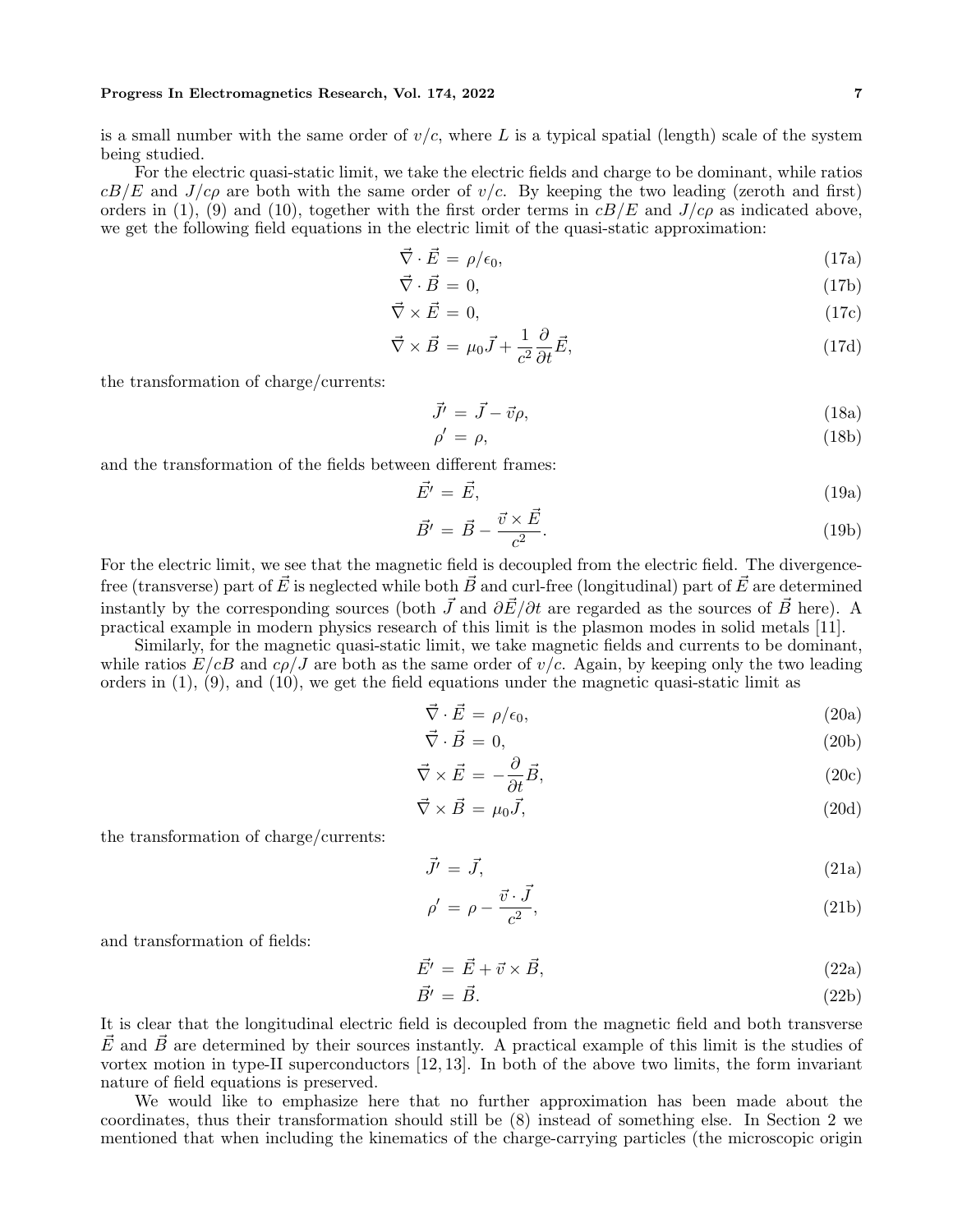of the charge and current densities) into the theory, transformation of charge/currents can be derived merely from the transformation of coordinates. The reason why a same coordinate transformation (8) can generate different transformations of charge/currents is that we neglected higher order terms of  $J/c\rho$  or  $c\rho/J$  respectively in (18) and (21).

The final question of this section is: Are the relativistic effects negligible under these quasi-static limits? Intuitively we might want to check whether the covariance of the theory is still preserved if coordinates transform according to Galilean transformation (12), instead of the low speed limit of Lorentz transformation (8). This was studied in the 1970s by Le Bellac, Levy-Leblond, Rousseaux et al., confirming that if one uses Galilean coordinates transformation in these two quasi-static limits, the forms of the corresponding equations do not change. More details on their work are discussed in the next section.

Although Galilean coordinates transformation (12) preserves the covariance of the theory in both limits, we find that only under electric quasi-static limit, charge/currents transformation (18) is consistent with the coordinate transformation (12), while the same consistency cannot be reached for the magnetic quasi-static limit once we consider the microscopic origin of the electromagnetic sources (charge and current densities).

Consequently, we claim that electrostatic effects are somewhat alike classical mechanical phenomena so that relativistic effects can be safely neglected in electric quasi-static limit, while magnetostatic effects are not. As Richard P. Feynman once said in his famous lectures on physics that "magnetism is in reality a relativistic effect of electricity" [14], one should never omit the seemingly small relativistic effect because it is the only effect appears when magnetic fields are dominant. (For more information, a detailed derivation of the magnetic fields from the relativistic effects of the electric fields is provided in the famous textbook by Purcell  $[15]$ , while in a recent paper  $[16]$ , its author König also derived Maxwell equations by generalizing the description of static electromagnetism to dynamical situations based on the principle of relativity.) The physical reason why in the electric quasi-static limit we can safely neglect the relativistic effects is that the electromagnetic fields in such a limit lose their own dynamics completely and are not independent matters anymore. Once again, we see relativity is truly the essence of electromagnetism.

### 5. ELECTROMAGNETISM AND GALILEAN TRANSFORMATION

Recently, there has been a controversy about how Maxwell's equations transform under Galilean transformation [17]. The Galilean transformation only has space-time part, which means it only transforms the coordinates and charge/currents but never recombines the components of fields as in (10). The underlying physical meaning is that all the local physical quantities, including the electromagnetic fields, are all "attached" to the matter distributed over the space, which is called medium and can in general be moving. This is the origin of the concept "Ether", which was imagined to exist as the medium of electromagnetic fields in history. The "local" motion of the medium should be discussed in a comoving frame that it is not moving in a stream, or properly transform all the coordinates to another frame according to coordinate transformation. In a recent paper, its author actually did this to Maxwell's equations in the comoving frame, and obtained some "material derivative" terms  $(\partial/\partial t + \vec{v} \cdot \nabla)$  in the equations back to the lab frame, replacing the correct  $\partial/\partial t$  [18]. Their procedure followed the historical perspective that electromagnetic waves are the local motion of "Ether". Measurable consequences that can be inferred from the "expanded" Maxwell's equations, such as the frame dependence of the speed of light and the space inhomogeneity of the magnetic field creates the electric field, were never observed in any experiments.

From the modern perspectives, it is meaningless to discuss whether Maxwell's equations change their forms under Galilean transformation, because we know that the electromagnetic fields are not carried by any local motion of some special (baryonic) matter, but a certain kind of matter themselves, which should be transformed properly between frames (similar to the transformation of charge/currents). We can of course set up a strategy of transforming the components of electromagnetic fields between frames in order to preserve the form of Maxwell's equations when coordinates are transformed by Galilean transformation, but this theory will no longer have physical meanings because the made-up transformation might not provide correct  $\vec{E}$  and  $\vec{B}$  fields as well as  $\rho$  and  $\vec{J}$  that are measured in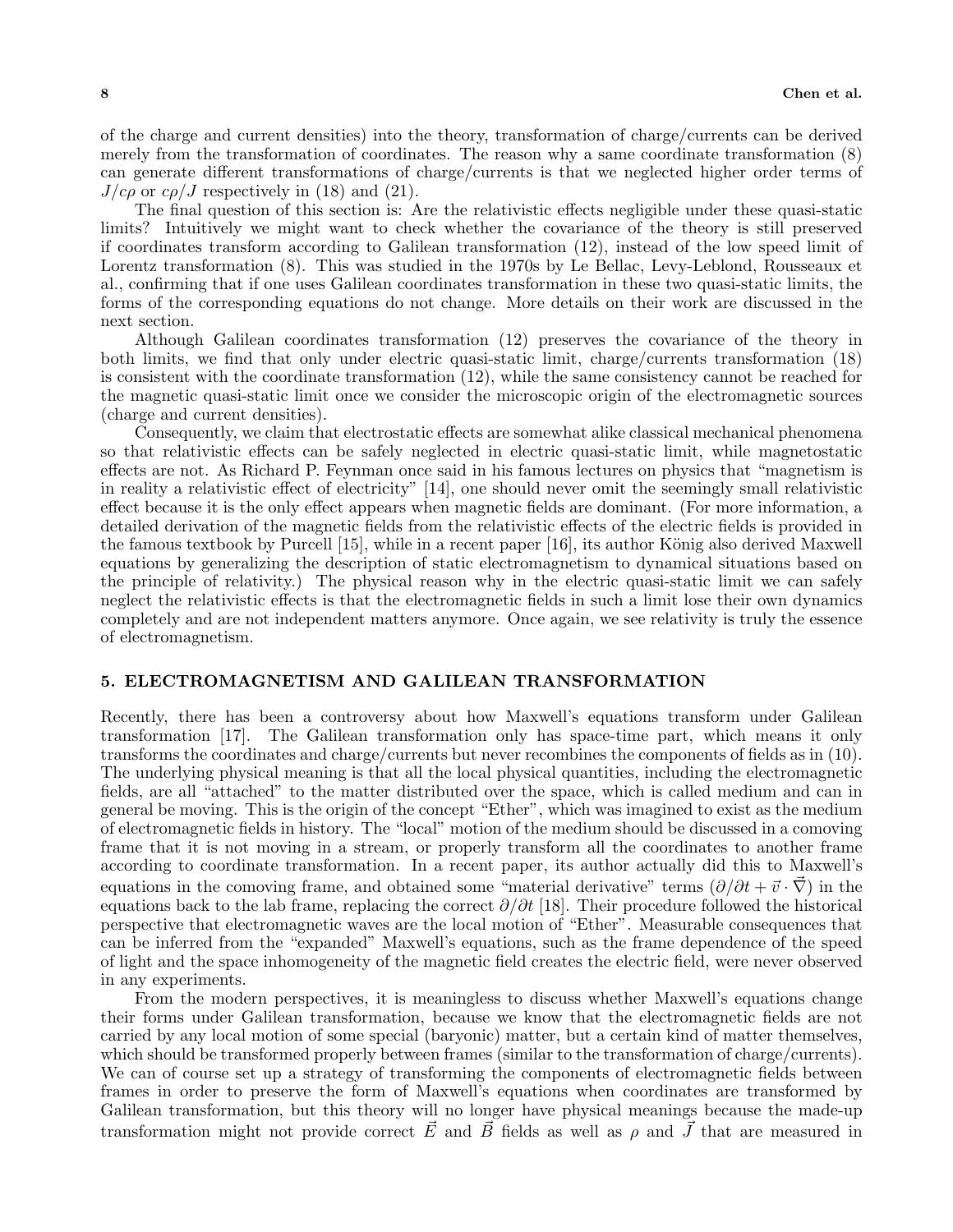another frame. This is to say, electromagnetism is inconsistent with Galilean transformation because electromagnetism, especially magnetism is relativistic in its essence.

The only strict way of making electromagnetism consistent with the Galilean transformation is to take the non-physical limit  $c \to \infty$ , though it is meaningless because we will run into a dilemma of not knowing the physical interpretation of the theory. However, it reminds us that in some special situations the electromagnetic theory can possibly be consistent with Galilean transformation, as long as the light travels fast enough that time retardation caused by it can be neglected in the problem of interest.

This topic has been studied since the 1970s, which formed an area named "Galilean electromagnetism" [19–21] that is well known in areas like electrical and mechanical engineering, though not many physicists have heard of it. We emphasize here that "Galilean electromagnetism" is not an alternative to special relativity but is derived from the low speed limits in some special situations. See [22] for more information.

From our point of view, the situations considered by "Galilean electromagnetism", called "electric limit" and "magnetic limit", are just the two quasi-static limits we discussed in Section 4, but replacing coordinates transformation (8) with Galilean coordinates transformation (12). There is no problem for the electric limit, but a contradiction is seen in the magnetic limit because the desired ways to transform charge/current densities (21) can not be self consistently derived from the transformation of the coordinates listed in (12), if we consider the microscopic origin of the sources. This problem is due to the logic of "Galilean electromagnetism". It is to first require the invariant nature of field equations under Galilean coordinates transformation, and then look for other pieces of the theory (transformations of charge/currents and fields) to satisfy that requirement, which might not be consistent with the transformation of the coordinates.

Therefore, our conclusion is that only the "Galilean electromagnetism" under the electric limit is consistent with the Galilean transformation. This is because the intrinsic dynamics of the electric and magnetic fields has been completely neglected and the fields in such a quasi-static approximation can be determined instantly by the charge/current densities only, which makes the fields instantly follow the motion of the sources and not surprisingly lose their relativistic nature.

# 6. DISCUSSION ON OTHER FORMS OF MAXWELL'S EQUATIONS

In the previous sections of this article, we restrict our discussion to the basic form of Maxwell's equations which only involves the measurable quantities  $\vec{E}$ ,  $\vec{B}$ ,  $\rho$  and  $\vec{J}$  to avoid ambiguity. In principle, we can describe any classical electromagnetic problem with these four quantities, but in the presence of media, people conventionally separate the bounded charge/currents:  $(\rho_b, \vec{J}_b)$  induced in media from the free charge/currents:  $(\rho_f, \vec{J}_f)$ , that is

$$
\rho = \rho_f + \rho_b \tag{23a}
$$

$$
\vec{J} = \vec{J}_f + \vec{J}_b. \tag{23b}
$$

Both free and bounded charge/currents are measurable quantities. In order not to be troubled with microscopic variations of the quantities which result from the molecular structure of matter, we follow the convention of interpreting every quantity involved to be its averaged value over elements of volume which are "physically infinitesimal" from a macroscopic perspective. By taking this average, we hide the microscopic structure of the matter as well as the fast spatial oscillation of the fields at the atomic scale, which brings us to the "continuous media limit" [23].

In order to provide more detailed descriptions of the response of the media to electromagnetic fields, two extra quantities: electric polarization density  $\vec{P}$  and magnetization  $\vec{M}$  are introduced respectively as the sum of electric and magnetic dipole moments in a unit volume, averaging over a macroscopic but still small enough volume comparing to the scale of interest, just like for other quantities. Their relations with  $(\rho_b, \vec{J}_b)$  are

$$
\rho_b = -\vec{\nabla} \cdot \vec{P},\tag{24a}
$$

$$
\vec{J}_b = \frac{\partial \vec{P}}{\partial t} + \vec{\nabla} \times \vec{M}.
$$
\n(24b)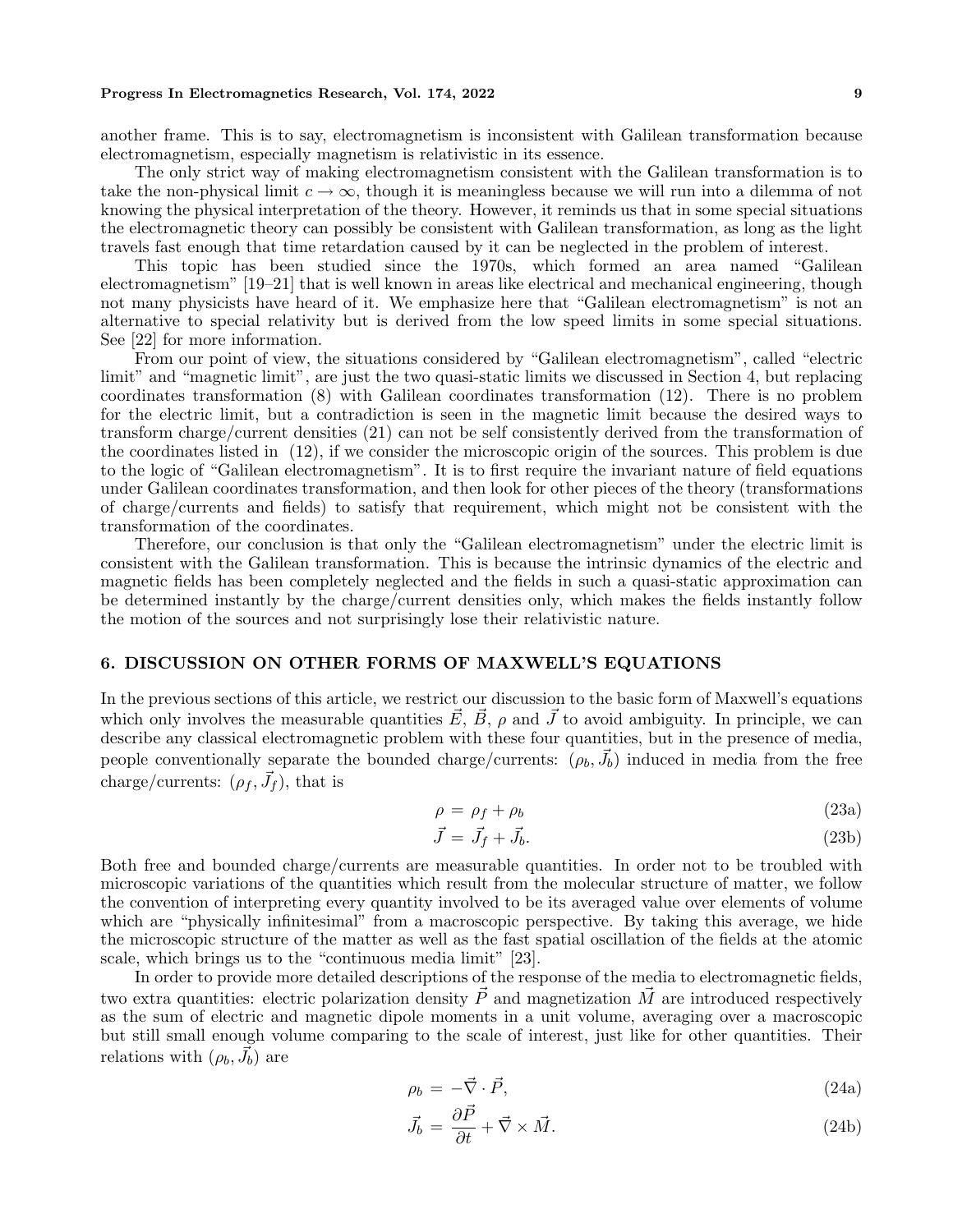It is worth mentioning that these two equations do not uniquely define  $\vec{P}$  and  $\vec{M}$ . Polarization and magnetization are determined by their definitions above only if the microscopic structure of the media is taken into account (for the simplest example, adding the response of  $\vec{P}(\vec{E})$  to  $\vec{E}$  manually).

Our next question is about the frame transformations of  $\vec{P}$  and  $\vec{M}$ . Just like for charge/currents, their transformations can be found by the transformation of coordinates (3) and the kinematics of the charged particles in media. Please refer to the corresponding chapters in Pauli's lecture on electrodynamics [24]. The final results can be summarised as

$$
\vec{M}'_{\perp} = \gamma(\vec{M}_{\perp} + \vec{v} \times \vec{P}_{\perp}),\tag{25a}
$$

$$
\vec{M}_{\parallel}' = \vec{M}_{\parallel},\tag{25b}
$$

$$
\vec{P}'_{\perp} = \gamma(\vec{P}_{\perp} - \vec{v} \times \vec{M}_{\perp}/c^2),\tag{25c}
$$

$$
\vec{P}_{\parallel}' = \vec{P}_{\parallel}. \tag{25d}
$$

The correct transformations of measurable quantities  $\rho_b$  and  $\vec{J}_b$  are the same as the free ones (4), as one can check by connecting (25) and (24). The similarity in (25) and (5) indicates that components of  $\vec{P}$  and  $\vec{M}$  can also have a covariance form.

The most popular form of Maxwell's equations in presence of media is the Minkowski's form which includes "auxiliary fields" defined by

$$
\vec{D} = \epsilon_0 \vec{E} + \vec{P},\tag{26a}
$$

$$
\vec{H} = \frac{\vec{B}}{\mu_0} - \vec{M}.\tag{26b}
$$

The Minkowski's form of the equations is

$$
\vec{\nabla} \cdot \vec{D} = \rho_f,\tag{27a}
$$

$$
\vec{\nabla} \cdot \vec{B} = 0,\tag{27b}
$$

$$
\vec{\nabla} \times \vec{E} = -\frac{\partial}{\partial t} \vec{B},\tag{27c}
$$

$$
\vec{\nabla} \times \vec{H} = \vec{J}_{\rm f} + \frac{\partial}{\partial t} \vec{D},\tag{27d}
$$

Equations (27) are covariant (form invariant under frame transformation) because the covariance of both  $\vec{E}$ ,  $\vec{B}$  and  $\vec{P}$ ,  $\vec{M}$  determines that  $\vec{D}$  and  $\vec{H}$  also transform covariantly between different frames.

The above discussion about the transformation of  $\vec{P}$  and  $\vec{M}$  and the form invariance of Minkowski's form can be directly applied to low speed limits by taking  $\gamma = 1$  for the first order. Here we would like the readers to realize that when introducing new quantities in mathematical formulas, attentions are needed to ensure everything described by mathematical symbols has the exact connections to measurable physical quantities. Measurable quantities like  $\vec{E}, \vec{B}, \rho$  and  $\vec{J}$  cannot be arbitrarily defined, so as their transformations between frames. In a classical paper published in 1976, the authors obtained the correct result of form invariance of Maxwell's equations under deformation by introducing a set of transformations of the fields that meet the requirement, which turned out to mix different orders in the expansion [25].

Additionally, we have to emphasize that although the form of equations is invariant under frame transformation, the constitutive relations do change. For example, if the relations in the comoving (primed) frame are:

$$
\vec{D}' = \epsilon \vec{E}',\n\vec{B}' = \mu \vec{H}',\n\vec{J}' = \sigma \vec{E}',
$$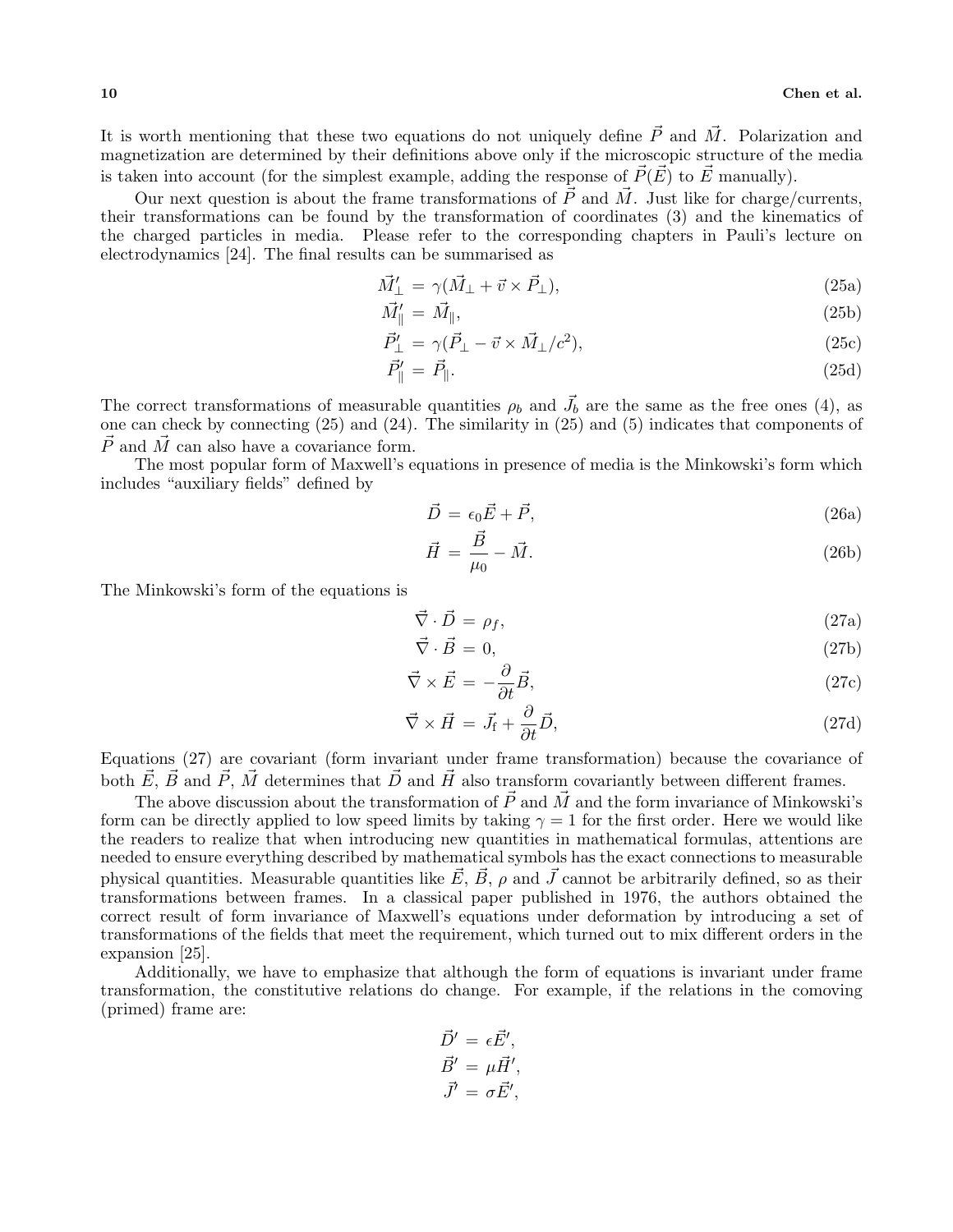the set of relations in the lab (unprimed) frame would be [4]:

$$
\vec{D} = \epsilon \vec{E} + (\epsilon \mu - \epsilon_0 \mu_0) \vec{v} \times \vec{H},
$$
  
\n
$$
\vec{B} = \mu \vec{H} - (\epsilon \mu - \epsilon_0 \mu_0) \vec{v} \times \vec{E},
$$
  
\n
$$
\vec{J}_f = \rho_f \vec{v} + \sigma (\vec{E} + \vec{v} \times \vec{B}),
$$

if we only preserve up to the first order of  $v/c$ . (Here  $\rho_f$  is the free charge distributed in the media measured in the lab frame. Remember  $\rho'_{f} \vec{v} = \rho_{f} \vec{v}$  when preserving up to first order.)

Another well-known form of Maxwell's equations was developed by Chu and his coworkers [26]. We find it a bit misleading because Chu used a set of quantities (with subscript  $c$ ) that are linear combinations of the usual physical quantities to write down his equations:

$$
\vec{E}_c + \mu_0 \vec{M}_c \times \vec{v} = \vec{E},
$$
  
\n
$$
\mu_0 (\vec{H}_c + \vec{M}_c) = \vec{B},
$$
  
\n
$$
\vec{H}_c - \vec{P}_c \times \vec{v} = \vec{H},
$$
  
\n
$$
\epsilon_0 \vec{E}_c + \vec{P}_c = \vec{D},
$$
  
\n
$$
\vec{J}_c = \vec{J}_f,
$$
  
\n
$$
\rho_c = \rho_f.
$$

The equations are identical to Minkowski's form:

$$
\vec{\nabla} \cdot (\epsilon_0 \vec{E}_c + \vec{P}_c) = \rho_c,\tag{28a}
$$

$$
\vec{\nabla} \cdot \mu_0 (\vec{H}_c + \vec{M}_c) = 0,\tag{28b}
$$

$$
\vec{\nabla} \times (\vec{E}_c + \mu_0 \vec{M}_c \times \vec{v}) = -\frac{\partial}{\partial t} \mu_0 (\vec{H}_c + \vec{M}_c), \tag{28c}
$$

$$
\vec{\nabla} \times (\vec{H}_c - \vec{P}_c \times \vec{v}) = \vec{J}_c + \frac{\partial}{\partial t} (\epsilon_0 \vec{E}_c + \vec{P}_c), \tag{28d}
$$

but most of the quantities with subscript c does not have the same physical meanings as they appear to be. The only advantage of Chu's form is that the constitutive relations in presence of moving media have simpler form, see [4]. Chu's form is not invariant under frame transformation as well.

In summary, though involving the auxiliary fields, Minkowski's form of Maxwell's equations are both form invariant under frame transformation and gauge invariant. In presence of moving media, the constitutive relations for Minkowski's form of equations change their forms under frame transformation.

## 7. CONCLUSION

In conclusion, we have provided a thorough review of the frame transformation in electromagnetism and show that in general low speed limits relativistic effects cannot be neglected, unless a quasi-static limit is added to it. Maxwell's equations always remain form invariant under transformations in all the limits we reviewed, due to the reason that it is invariant under the complete relativistic transformation. Attempt to establish a self-consistent theory of electromagnetism under Galilean transformation is physically meaningless. The motions of media do not change the form of Maxwell's equations but the constitutive relations. Most importantly, the electromagnetic theory is relativistic in its essence, due to the fact that magnetism is really a relativistic effect of electricity.

We would like to emphasize once again that any discussion in theoretical physics should be grounded in experimental observables, which appear as measurable quantities in theories. Any attempt to establish or modify a theory without confirming whether the new theory yields correct results for measurable quantities will end up with contradictions. The theory of electrodynamics is classical but not outdated. A hundred years after its completion, thinking about details of its physical foundations and mathematical structures can still enhance our understanding of nature and inspire both modern physics and engineering research.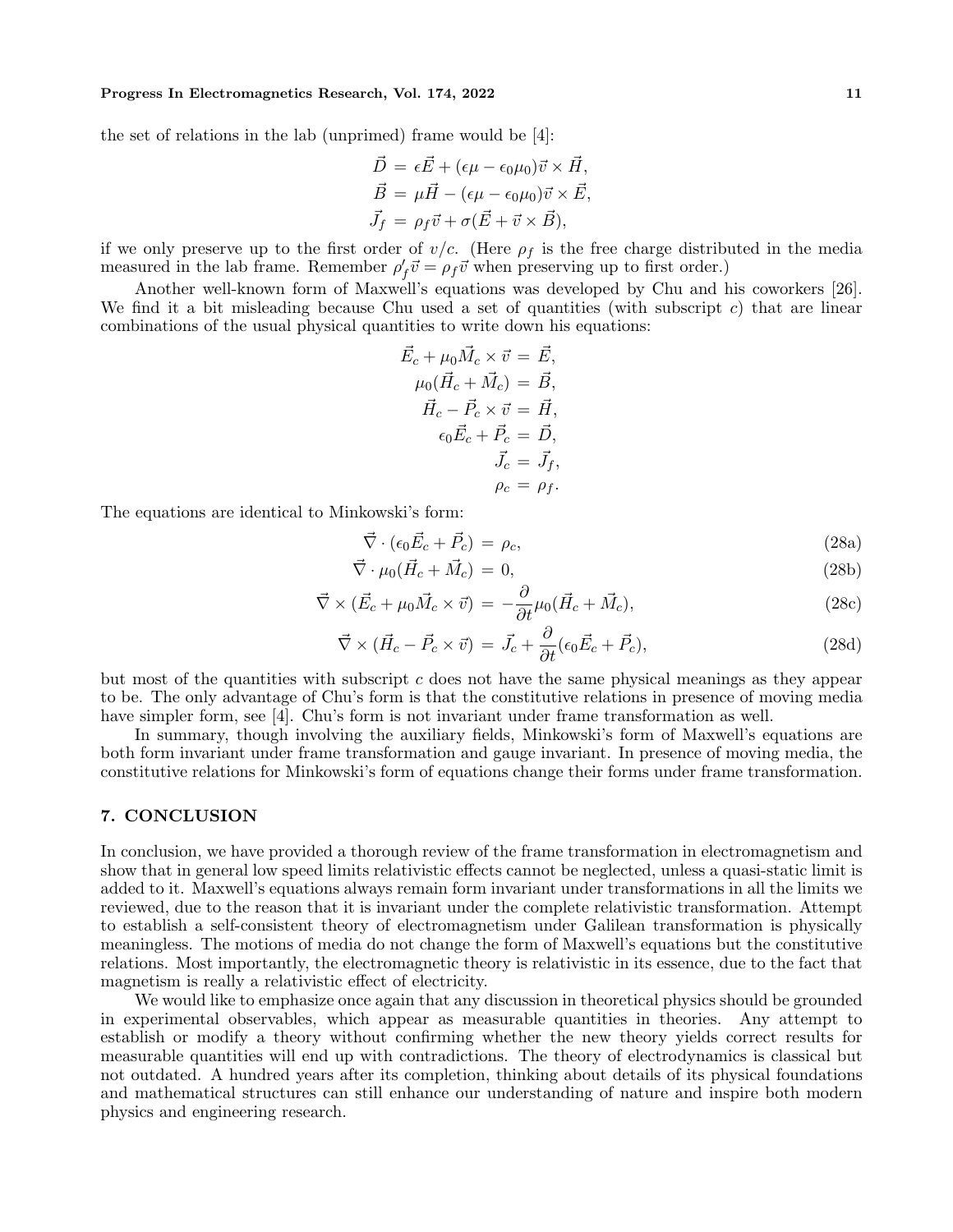### ACKNOWLEDGMENT

The authors are grateful to all the people, have or haven't met in person, who discussed online about many relevant topics in classical electromagnetism, especially those who have the courage to express their opinions on the internet no matter they turn out to be correct or not in the end. Specifically, the insightful conversations with Meng Cheng, Congjun Wu, Xiaofeng Jin, Jian Zi, Minxing Luo, Weishi Wan, Hakan Türeci, Alejandro Rodriguez, Duncan Haldane, Chenyu Zhu, Xueqi Chen, Mofan Zhang, Qingyi Zhou, Junlan Jin and Thomas Maldonado greatly helped in clarifying misunderstanding of detailed concepts. The authors are also thankful for the careful reading and comments from Alisia Pan, Cheng Wen, Xinyu Zhang and Jürgen König which help improve this paper. The authors acknowledge the moral support and suggestions from Biao Lian, Abhinav Prem, Zhi Liu, Xuguang Xu, Fuchun Zhang and Changpu Sun as well as many other people from Princeton University, ShanghaiTech University, Institute of Physics and other institutions under the Chinese Academy of Sciences.

This paper is also dedicated to the memory of brilliant Chinese-born scientists, have working in Lorentz's transformation and relativistic electromagnetics, Prof. Lan Jen Chu (1913–1973), Prof. Chen-To Tai (1915–2004) and Prof. Jin Au Kong (1942–2008), as well as many frontiers in the education of electromagnetism in China during the past decades.

# APPENDIX A. LAGRANGIAN FORMULATION OF CLASSICAL ELECTROMAGNETISM

#### A.1. Maxwell Equations

It is known that in field theory Maxwell's equations can be written compactly in terms of electromagnetic tensor

$$
F_{\mu\nu} = \partial_{\mu}A_{\nu} - \partial_{\nu}A_{\mu},\tag{A1}
$$

where  $A_\mu$  is a component of the 4-potential. We use Gaussian units with  $c = 1$ . The tensor  $F_{\mu\nu}$  is an anti-symmetric covariant tensor which transform between frames as

$$
F^{'\mu\nu}(x') = \Lambda^{\mu}_{\rho} \Lambda^{\nu}_{\sigma} F^{\rho\sigma}(x),\tag{A2}
$$

where x represents  $(t, x, y, z)$  is the space-time coordinate.

Following the orthodox route, we first write down the Lagrangian density of an electrodynamics system:

$$
\mathcal{L} = -\frac{1}{4}F_{\mu\nu}F^{\mu\nu} - J^{\mu}A_{\mu} + \mathcal{L}_{\text{matter}},
$$
\n(A3)

where  $J^{\mu}$  is the 4-current of the matter field and  $\mathcal{L}_{\text{matter}}$  is the Lagrangian density of the matter field. From here and now on, we use Einstein summation convention for neat notation.

According to the Euler-Lagrange equation for the electromagnetic 4-potential  $A_{\nu}$ ,

$$
\partial_{\mu} \left( \frac{\partial \mathcal{L}}{\partial (\partial_{\mu} A_{\nu})} \right) - \frac{\partial \mathcal{L}}{\partial A_{\nu}} = 0,
$$
\n(A4)

we compute the following quantities:

$$
\frac{\partial \mathcal{L}}{\partial A_{\nu}} = -J^{\nu} \tag{A5}
$$

and

$$
\left(\frac{\partial \mathcal{L}}{\partial(\partial_{\mu} A_{\nu})}\right) = -\frac{1}{4} \frac{\partial (F_{\alpha\beta} F^{\alpha\beta})}{\partial(\partial_{\mu} A_{\nu})} = -\frac{1}{4} g^{\alpha\lambda} g^{\beta\sigma} \frac{\partial (F_{\alpha\beta} F_{\lambda\sigma})}{\partial(\partial_{\mu} A_{\nu})} = -\frac{1}{4} g^{\alpha\lambda} g^{\beta\sigma} \left[ \frac{\partial (F_{\alpha\beta})}{\partial(\partial_{\mu} A_{\nu})} F_{\lambda\sigma} + \frac{\partial (F_{\lambda\sigma})}{\partial(\partial_{\mu} A_{\nu})} F_{\alpha\beta} \right].
$$

Since

$$
\frac{\partial (F_{\alpha\beta})}{\partial (\partial_{\mu}A_{\nu})} = \frac{\partial (\partial_{\alpha}A_{\beta} - \partial_{\beta}A_{\alpha})}{\partial (\partial_{\mu}A_{\nu})} = \delta^{\mu}_{\alpha}\delta^{\nu}_{\beta} - \delta^{\mu}_{\beta}\delta^{\nu}_{\alpha},
$$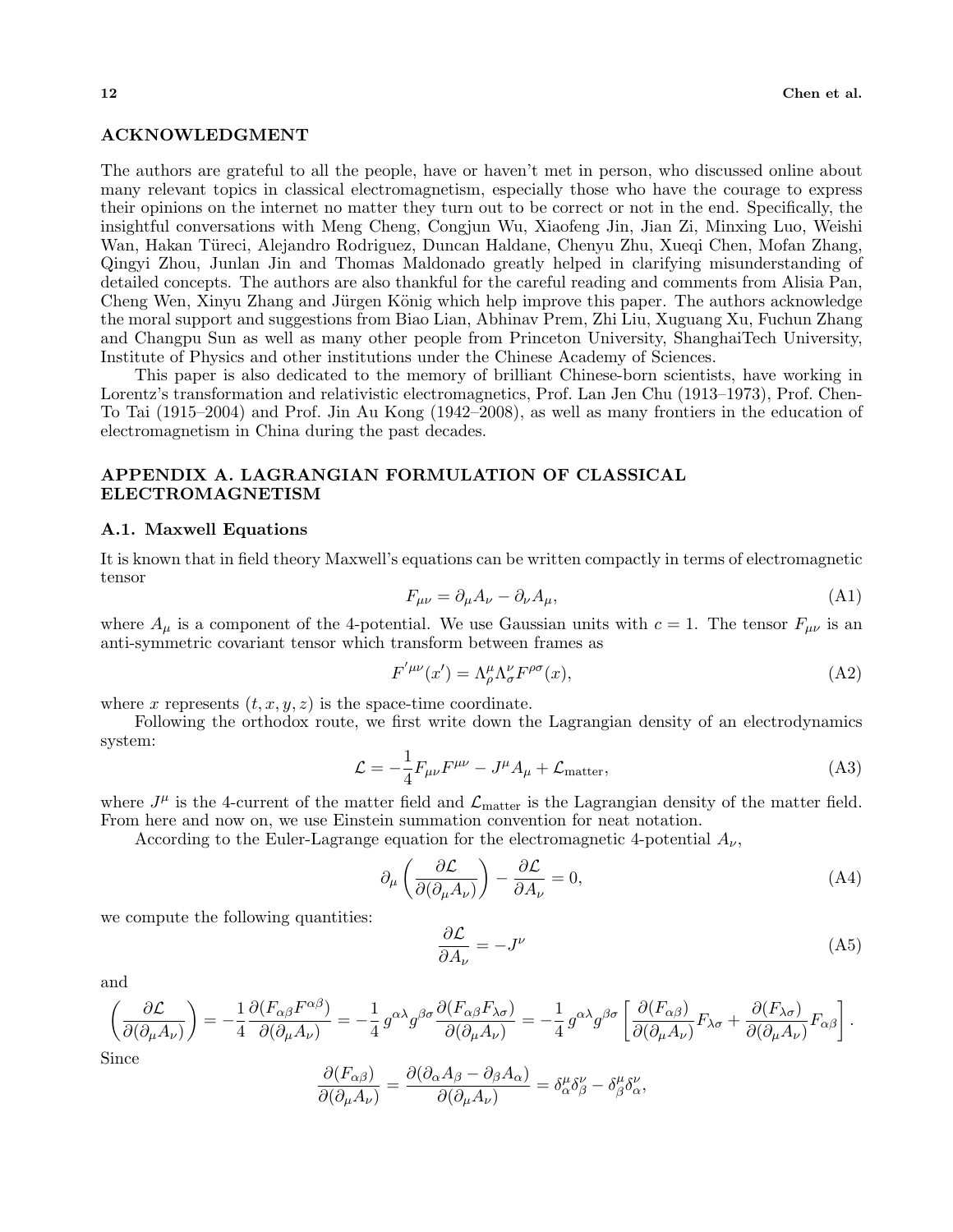we get

$$
\begin{aligned}\n\left(\frac{\partial \mathcal{L}}{\partial(\partial_{\mu} A_{\nu})}\right) &= -\frac{1}{4} g^{\alpha\lambda} g^{\beta\sigma} [(\delta^{\mu}_{\alpha} \delta^{\nu}_{\beta} - \delta^{\mu}_{\beta} \delta^{\nu}_{\alpha}) F_{\lambda\sigma} + (\delta^{\mu}_{\lambda} \delta^{\nu}_{\sigma} - \delta^{\mu}_{\sigma} \delta^{\nu}_{\lambda}) F_{\alpha\beta}] \\
&= -\frac{1}{4} [F^{\mu\nu} - F^{\nu\mu} + F^{\mu\nu} - F^{\nu\mu}] = -F^{\mu\nu},\n\end{aligned}
$$

where we have used the fact that  $F^{\mu\nu} = -F^{\nu\mu}$  is anti-symmetric. Therefore,

$$
\partial_{\mu} \left( \frac{\partial \mathcal{L}}{\partial (\partial_{\mu} A_{\nu})} \right) = -\partial_{\mu} F^{\mu \nu}.
$$
 (A6)

And then the dynamic equations of electromagnetic fields are given by

$$
\partial_{\mu}F^{\mu\nu} = J^{\nu}.\tag{A7}
$$

Going back to SI units, we can explicitly write

$$
F^{\mu\nu} = \begin{bmatrix} 0 & -E_x/c & -E_y/c & -E_z/c \\ E_x/c & 0 & -B_z & B_y \\ E_y/c & B_z & 0 & -B_x \\ E_z/c & -B_y & B_x & 0 \end{bmatrix},
$$
(A8)

and the dynamic equations become

$$
\partial_{\mu}F^{\mu\nu} = \mu_0 J^{\nu}.
$$
 (A9)

One can check that Equations (A9) indeed give half of Maxwell's equations (1a) and (1d). That is, the rest equations (1b) and (1c) do not describe the dynamics of electromagnetic fields. They are usually written in a compact form

$$
\epsilon_{\mu\nu\rho\sigma}\partial^{\nu}F^{\rho\sigma} = \epsilon_{\mu\nu\rho\sigma}\partial^{\nu}(\partial^{\rho}A^{\sigma} - \partial^{\sigma}A^{\rho}) = 0
$$
\n(A10a)

$$
\iff 2\epsilon_{\mu\nu\rho\sigma}\partial^{\nu}\partial^{\rho}A^{\sigma} = -2\epsilon_{\mu\nu\rho\sigma}\partial^{\nu}\partial^{\rho}A^{\sigma} = 0,
$$
\n(A10b)

where  $\epsilon_{\mu\nu\rho\sigma}$  is the Levi-Civita tensor. Equation (A10b) is known as the Bianchi identity. Bianchi identity are constraints on components of electromagnetic fields rather than their dynamics.

We now can clearly see that for  $\nu = 0, 1, 2, 3$ , we get four dynamic equations from (A9) (identical to Equations (1a) and (1d)) and four constraints from (A10b) for  $\mu = 0, 1, 2, 3$  (identical to Equations (1b) and (1c)). These equations are actually not independent because only four of the six curl equations from (1c) and (1d) are independent, which can be seen from the two vector identities below:

$$
\vec{\nabla} \cdot (\vec{\nabla} \times \vec{E}) = 0, \n\vec{\nabla} \cdot (\vec{\nabla} \times \vec{B}) = 0.
$$

Therefore, there are three independent dynamic equations and three constraints. Electromagnetic fields contain two vector fields in 3D space, while each vector field has three degrees of freedom. Therefore, six degrees of freedom constrained by three independent constraints left three independent degrees of freedom to be determined by the three independent dynamic equations.

If we take the 4-potential  $A_{\mu}$  as our variables instead of  $\vec{E}$  and  $\vec{B}$ , the constraints from Bianchi identities are already encoded. With a scalar field  $\phi$  and a vector field A in 3D space, we have  $1 + 3 = 4$ degrees of freedom that can be solved by three independent dynamic equations and one gauge condition.

The four dynamic equations (A7) we mentioned above are reduced from a more general and higherlevel theory: Yang-Mills theory. Here we would like to emphasize that the Lorentz covariance of electromagnetism can be seen as required by Yang-Mills equation only in order to keep the invariance of speed of light, while Bianchi identity is generically covariant under an arbitrary linear coordinate transformation, as shown below.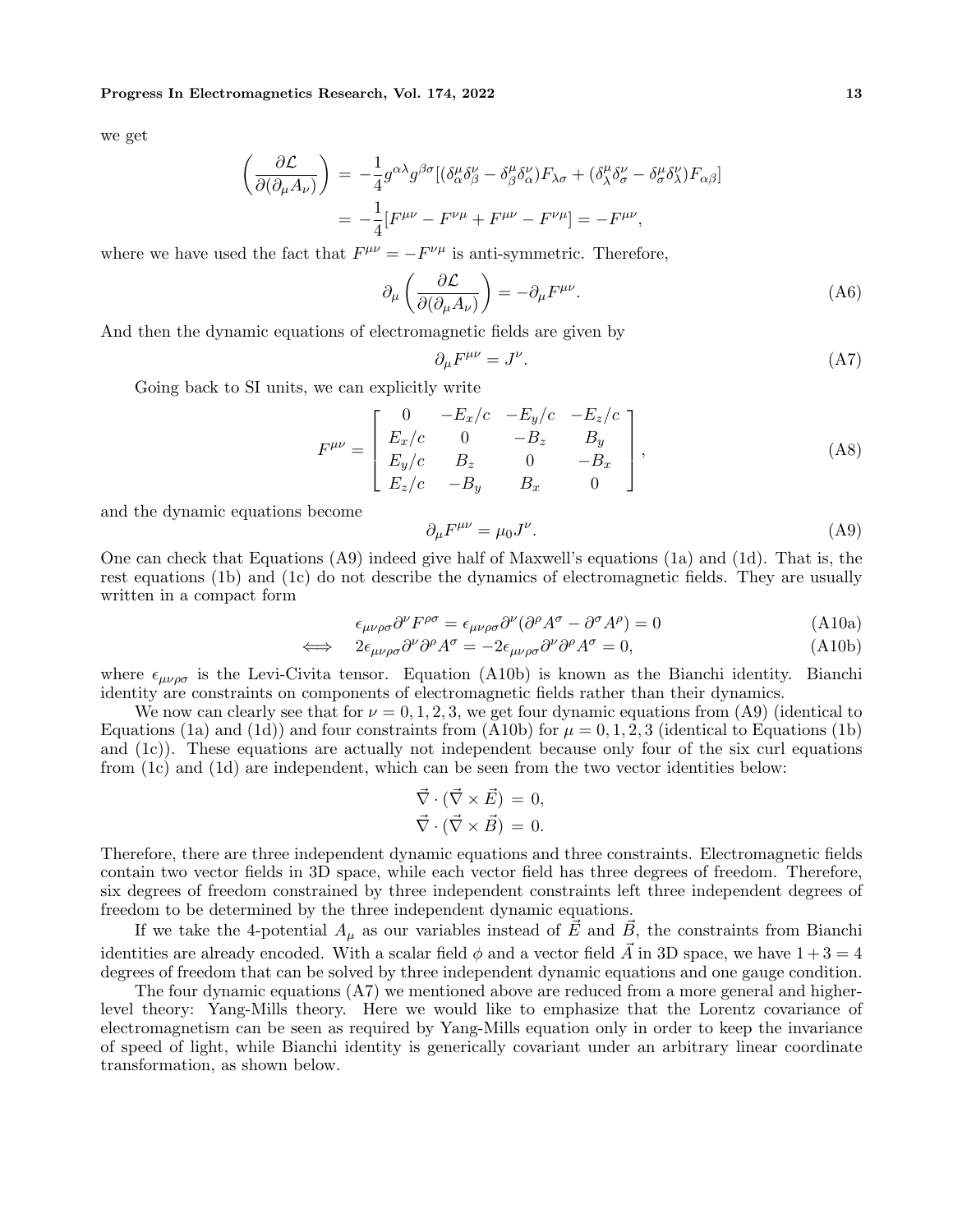# A.2. Helmholtz's Theorem

Helmholtz's theorem (see Appendix B of [7]) is the fundamental theorem of vector calculus which states sufficiently smooth, rapidly decaying vector field  $\vec{F}$  in three dimensions can be resolved into the sum of an irrotational (curl-free) vector field (also named as longitudinal component in physics)  $\vec{F}_l$  and solenoidal (divergence-free) vector field (transverse component)  $\vec{F}_t$ :

$$
\vec{F} = \vec{F}_l + \vec{F}_t,\tag{A11a}
$$

$$
\vec{\nabla} \cdot \vec{F}_t = 0,\tag{A11b}
$$

$$
\vec{\nabla} \times \vec{F}_l = 0,\tag{A11c}
$$

In momentum space  $\vec{F}(\vec{r}) \rightarrow \tilde{\vec{F}}(\vec{q})$ , the decomposition has the form:

$$
\tilde{\vec{F}} = \tilde{\vec{F}}_l + \tilde{\vec{F}}_t,\tag{A12a}
$$

$$
\vec{q} \cdot \tilde{\vec{F}}_t = 0,\tag{A12b}
$$

$$
\vec{q} \times \tilde{\vec{F}}_l = 0,\tag{A12c}
$$

which indicates that the transverse component has two non-zero components, and the longitudinal component has only one non-zero component. Then it is clear that two of the three degrees of freedom of  $\vec{F}$  are associated with its transverse component while the rest one is associated with its longitudinal component.

As a result of (A11), the irrotational part can always be written as a gradient of a scalar field (scalar potential) U and the solenoidal part can always be written as a curl of a vector field (vector potential)  $\vec{W}$ :

$$
\vec{F}_t = \vec{\nabla} \times \vec{W},\tag{A13a}
$$

$$
\vec{F}_l = -\vec{\nabla}U,\tag{A13b}
$$

$$
\vec{F} = -\vec{\nabla}U + \vec{\nabla} \times \vec{W},\tag{A13c}
$$

provided that

$$
\vec{\nabla} \cdot \vec{F}_t = \vec{\nabla} \cdot (\vec{\nabla} \times \vec{W}) \equiv 0, \n\vec{\nabla} \cdot \vec{F}_l = \vec{\nabla} \cdot (-\vec{\nabla} \cdot U) \equiv 0.
$$

The potentials U and  $\vec{W}$  have direct relations respectively with the divergence and curl of  $\vec{F}$ :

$$
U(\vec{r}) = \int d^3 \vec{r}' \frac{\vec{\nabla} \cdot \vec{F}(\vec{r}')}{4\pi |\vec{r} - \vec{r}'|},
$$
\n(A14a)

$$
\vec{W}(\vec{r}) = \int d^3 \vec{r}' \frac{\vec{\nabla} \times \vec{F}(\vec{r}')}{4\pi |\vec{r} - \vec{r}'|}.
$$
\n(A14b)

As a reminder, we have

$$
\vec{\nabla} \cdot \vec{F} = \vec{\nabla} \cdot \vec{F}_l, \n\vec{\nabla} \times \vec{F} = \vec{\nabla} \times \vec{F}_t
$$

.

In summary, a rapidly decaying vector field can be uniquely determined with both a specified divergence and a specified curl:

$$
\vec{\nabla} \cdot \vec{F} = d,\tag{A15a}
$$

$$
\vec{\nabla} \times \vec{F} = \vec{c}.\tag{A15b}
$$

We emphasize once again that only two of the three equations in  $(A15b)$  are independent since one has to impose the divergenceless condition

$$
\vec{\nabla}\cdot\vec{c}=0
$$

for consistency, because the divergence of a curl is always zero.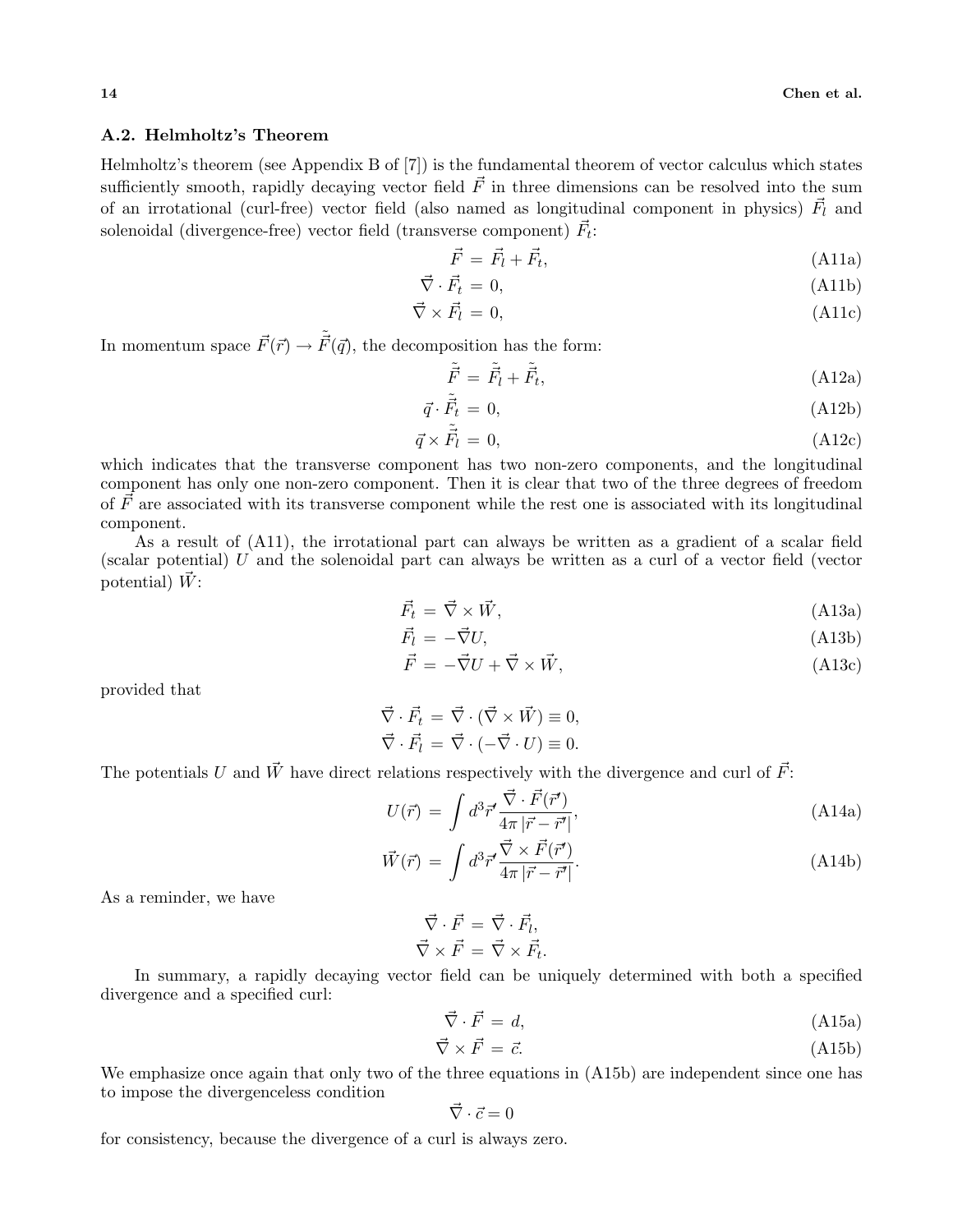### A.3. Symmetry of the Dynamic Equations

It is well known that the Maxwell equations are Lorentz covariant, i.e., their form is invariant under the Lorentz transformation. However, this is in fact the symmetry of the dynamic equations (A7). The Bianchi identity is of a much larger symmetry as we will see below.

#### Dynamic equations

Make a linear transformation on the left hand side of Eq. (A7),

$$
\partial'_{\mu}F^{'\mu\nu} = L^{\alpha}_{\mu}\partial_{\alpha}L^{\mu}_{\beta}L^{\nu}_{\gamma}F^{\beta\gamma}.
$$
\n(A16)

Generally, this does not go back to the form of Eq. (A7). We then require  $L^{\alpha}_{\mu}L^{\mu}_{\beta} = \delta^{\alpha}_{\beta}$ , so that

$$
\partial'_{\mu}F'^{\mu\nu} = L^{\alpha}_{\mu}\partial_{\alpha}L^{\mu}_{\beta}L^{\nu}_{\gamma}F^{\beta\gamma} = L^{\nu}_{\gamma}\partial_{\alpha}F^{\alpha\gamma}.
$$
 (A17)

On the other hand, the right hand side of (A7) is transformed by  $j^{'\mu} = L^{\mu}_{\nu} j^{\nu}$ . Thus, the dynamic equations read

$$
\partial'_{\mu}F^{'\mu\nu} = L^{\nu}_{\gamma}\partial_{\alpha}F^{\alpha\gamma} = L^{\nu}_{\gamma}j^{\gamma} = j^{'\nu}.
$$
\n(A18)

Therefore, the dynamic equations are covariant under the linear transition L. If we require the speed of light is invariant, L is the Lorentz transformation.

#### Bianchi identity

We denote

$$
W_{\mu} = \epsilon_{\mu\nu\rho\sigma} \partial^{\nu} F^{\rho\sigma}.
$$
 (A19)

We do a linear transformation to  $W_{\mu}$  according to the tensor algebra

$$
W'_{\mu} = \epsilon_{\mu\nu\rho\sigma} \partial^{'\nu} F^{'\rho\sigma}, \tag{A20}
$$

where  $\partial^{'\nu} = \Lambda^{\nu}_{\alpha}\partial^{\alpha}$  with a linear transformation  $\Lambda$  which is not restricted to the Lorentz transformation, e.g., the Galileo transformation or an  $SO(3)$  rotation and so on. (Here, the Galileo transformation does not only act on the coordinate but also act on the field.) The rank-2 tensor is transformed as  $F^{'\rho\sigma} = \Lambda^{\rho}_{\alpha} \Lambda^{\sigma}_{\beta} F^{\alpha\beta}$ . For the Levi-Civita tensor, one has

$$
\Lambda^{\alpha}_{\mu} \Lambda^{\beta}_{\nu} \Lambda^{\gamma}_{\rho} \Lambda^{\delta}_{\sigma} \epsilon_{\alpha \beta \gamma \delta} = \epsilon_{\mu \nu \rho \sigma}, \tag{A21a}
$$

$$
\Lambda^{\beta}_{\nu}\Lambda^{\gamma}_{\rho}\Lambda^{\delta}_{\sigma}\epsilon_{\xi\beta\gamma\delta} = \delta^{\alpha}_{\xi}\Lambda^{\beta}_{\nu}\Lambda^{\gamma}_{\rho}\Lambda^{\delta}_{\sigma}\epsilon_{\alpha\beta\gamma\delta} = (\Lambda^{-1})^{\mu}_{\xi}\Lambda^{\alpha}_{\mu}\Lambda^{\beta}_{\nu}\Lambda^{\gamma}_{\rho}\Lambda^{\delta}_{\sigma}\epsilon_{\alpha\beta\gamma\delta} = (\Lambda^{-1})^{\mu}_{\xi}\epsilon_{\mu\nu\rho\sigma}
$$
(A21b)

Hence,

$$
\epsilon_{\mu\nu\rho\sigma}\partial^{\prime\nu}F^{\prime\rho\sigma} = \epsilon_{\mu\nu\rho\sigma}\Lambda_{\alpha}^{\nu}\Lambda_{\gamma}^{\rho}\Lambda_{\delta}^{\sigma}\partial^{\alpha}F^{\gamma\delta} = (\Lambda^{-1})_{\mu}^{\alpha}\epsilon_{\alpha\nu\rho\sigma}\partial^{\nu}F^{\rho\sigma} = (\Lambda^{-1})_{\mu}^{\alpha}W_{\alpha}.
$$
 (A22)

That is,  $W'_{\mu} = (\Lambda^{-1})^{\alpha}_{\mu} W_{\alpha}$  as its definition.

This means that after an arbitrary linear transformation, the Bianchi identities are form invariant. Back to the electric and magnetic fields, the transformed Bianchi identity reads

$$
W'_{\mu} = (\Lambda^{-1})^0_{\mu} \nabla \cdot \vec{B} + \vec{\Lambda}_{\mu}^{-1} \cdot \left( \nabla \times \vec{E} + \frac{\partial \vec{B}}{\partial t} \right) = 0.
$$
 (A23)

Namely,

$$
\nabla' \cdot \vec{B}' = (\Lambda^{-1})^0_0 \nabla \cdot \vec{B} + \vec{\Lambda}_0^{-1} \cdot \left( \nabla \times \vec{E} + \frac{\partial \vec{B}}{\partial t} \right) = 0, \tag{A24}
$$

$$
(\nabla' \times \vec{E}')_i + \frac{\partial B'_i}{\partial t} = (\Lambda^{-1})^0_i \nabla \cdot \vec{B} + \vec{\Lambda}_i^{-1} \cdot \left( \nabla \times \vec{E} + \frac{\partial \vec{B}}{\partial t} \right) = 0.
$$
 (A25)

The transformed Bianchi identity is the linear combination of  $\nabla \cdot \vec{B}$  and  $\nabla \times \vec{E} + \frac{\partial \vec{B}}{\partial t}$ . When the linear transformation is dependent on the media, all the media parameters are included in  $\Lambda$ .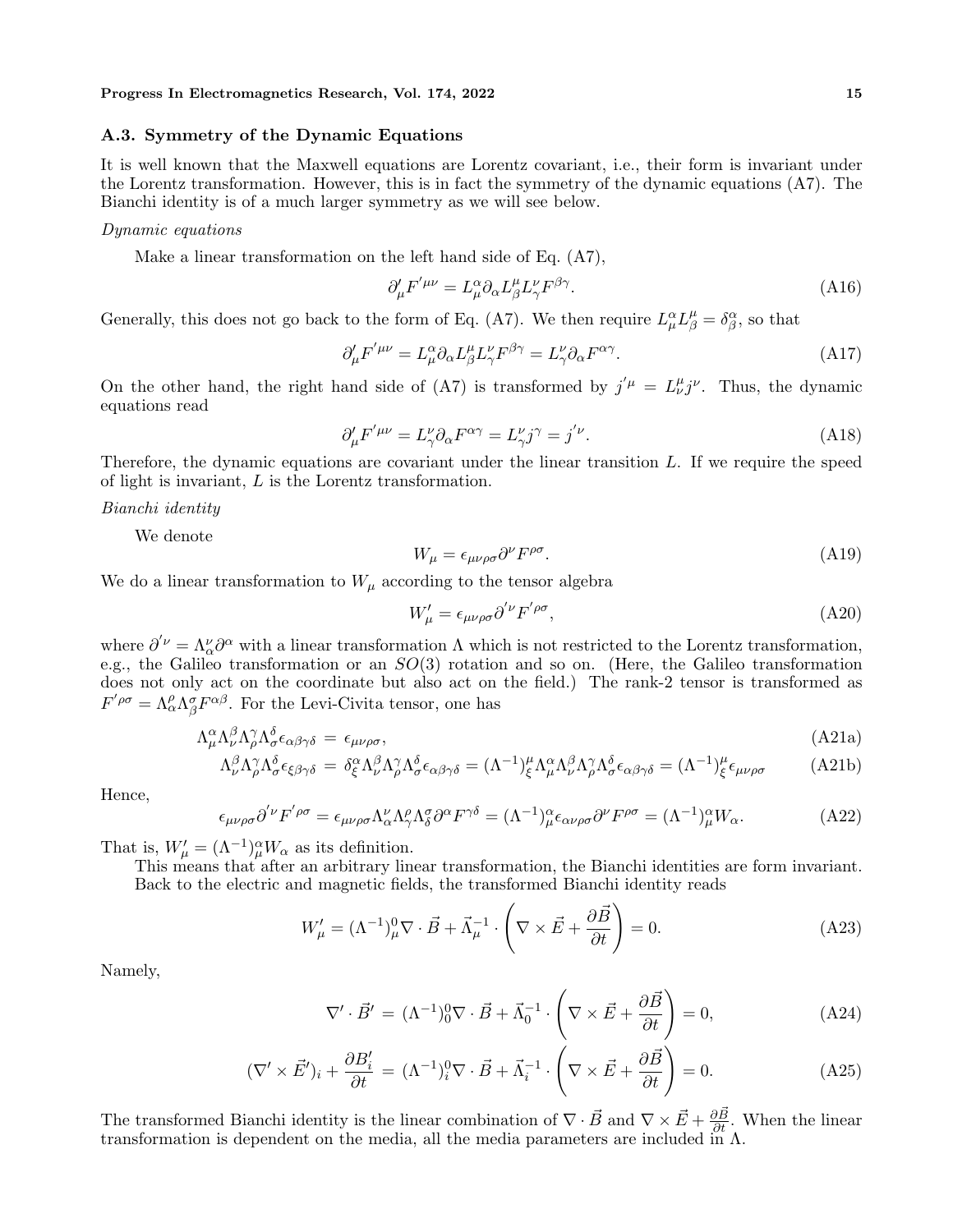For the Galileo transformation,

$$
\Lambda = \begin{pmatrix} 1 & v_1 & v_2 & v_3 \\ 0 & 1 & 0 & 0 \\ 0 & 0 & 1 & 0 \\ 0 & 0 & 0 & 1 \end{pmatrix}, \tag{A26a}
$$

$$
\Lambda^{-1} = \begin{pmatrix} 1 & 0 & 0 \\ 0 & 1 & 0 & 0 \\ 0 & 0 & 1 & 0 \\ 0 & 0 & 0 & 1 \end{pmatrix}, \tag{A26b}
$$

it is easy to see

$$
W'_{\mu} = W_{\mu}.\tag{A27}
$$

That is

$$
\nabla'\cdot\vec{B}'=\nabla\cdot\vec{B},\quad \nabla'\times\vec{E'}+\frac{\partial\vec{B}}{\partial t'}=\nabla\times\vec{E}+\frac{\partial\vec{B}}{\partial t}.
$$

Under the Galileo transformation, the Bianchi identity is not only covariant but also invariant.

The conclusions on the symmetry of the Maxwell theory are that

(1) The symmetry of the Bianchi identity is much larger than the dynamic equations. The symmetry of the electromagnetic theory is Lorentz symmetry.

(2) There is not any expanded version of the Bianchi identity when we do not make the mistake. Under the Galileo transformation, the Bianchi identity is not only covariant but also invariant.

# APPENDIX B. FORM INVARIANCE OF MAXWELL'S EQUATIONS UNDER LOW SPEED LIMITS

In this appendix, we show explicitly why Maxwell's equations are form invariant after frame transformations under the low speed limits.

# B.1. Equations of Transformations for a Special Configuration

Since we always have  $v/c$  to appear as a whole, we can safely go to  $c = 1$  unit for simplicity in notation  $(\beta = v/c = v).$ 

For a special configuration that  $\vec{v}$  along x axis and two frames aligned with each other, we get the following transformations:

$$
E_x' = E_x,\tag{B1a}
$$

$$
E'_y = E_y - vB_z,
$$
\n(B1b)  
\n
$$
E' = E + vB
$$
\n(B1c)

$$
E'_z = E_z + vB_y,\tag{B1c}
$$

$$
B'_x = B_x,\tag{B1d}
$$

$$
B'_y = B_y + vE_z,\tag{B1e}
$$

$$
B_z' = B_z - vE_y,\tag{B1f}
$$

$$
x' = x - vt,
$$
 (B2a)

$$
y' = y,
$$
  
\n
$$
z' = z,
$$
  
\n
$$
(B2b)
$$
  
\n
$$
(B2c)
$$

$$
t' = t - vx,\tag{B2d}
$$

$$
J'_x = J_x - v\rho,
$$
 (B3a)

$$
J'_y = J_y,\tag{B3b}
$$

$$
J'_z = J_z,\tag{B3c}
$$

$$
\rho' = \rho - vJ_x,\tag{B3d}
$$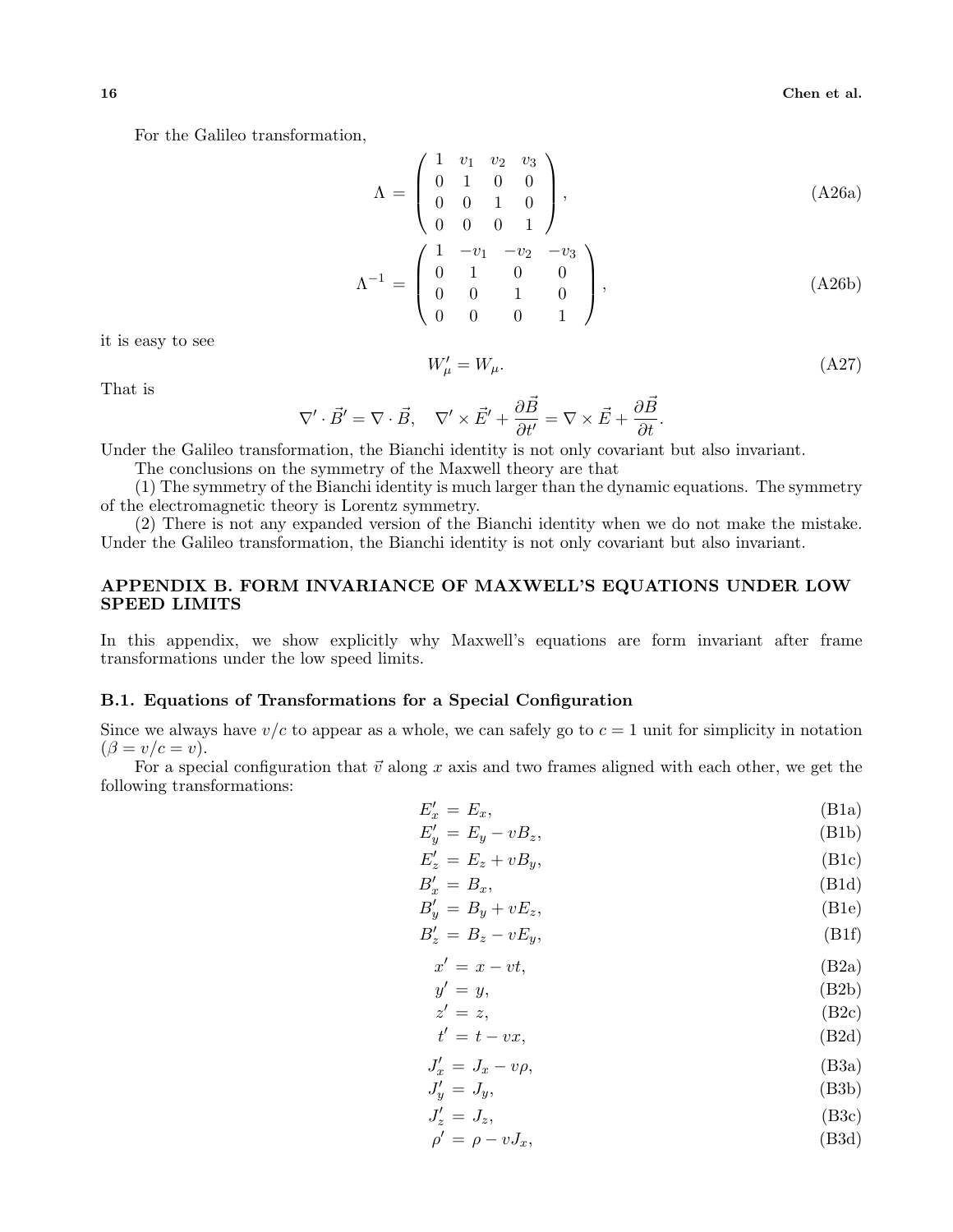$$
\frac{\partial}{\partial x'} = \frac{\partial}{\partial x} + v \frac{\partial}{\partial t},\tag{B4a}
$$

$$
\frac{\partial}{\partial y'} = \frac{\partial}{\partial y'},\tag{B4b}
$$

$$
\frac{\partial}{\partial z'} = \frac{\partial}{\partial z},\tag{B4c}
$$

$$
\frac{\partial}{\partial t'} = \frac{\partial}{\partial t} + v \frac{\partial}{\partial x},\tag{B4d}
$$

$$
\frac{\partial}{\partial x} = \frac{\partial}{\partial x'} - v \frac{\partial}{\partial t'},
$$
 (B5a)

$$
\frac{\partial}{\partial y} = \frac{\partial}{\partial y'},\tag{B5b}
$$

$$
\frac{\partial}{\partial z} = \frac{\partial}{\partial z'},\tag{B5c}
$$

$$
\frac{\partial}{\partial t} = \frac{\partial}{\partial t'} - v \frac{\partial}{\partial x'}.
$$
 (B5d)

Although our frames are now in a special configuration, we do not lose any generality in our discussion since physics laws are independent of the orientations of coordinate systems.

## B.2. Frame Transformation of Maxwell's Equations under Low Speed Limits

With every piece of elements prepared, we now transform the four Maxwell's equations in the primed frame:

$$
\vec{\nabla}' \cdot \vec{E'} = \rho' / \epsilon_0,\tag{B6a}
$$

$$
\vec{\nabla}' \cdot \vec{B'} = 0,\tag{B6b}
$$

$$
\vec{\nabla}' \times \vec{E'} = -\frac{\partial}{\partial t'} \vec{B'}, \tag{B6c}
$$

$$
\vec{\nabla}' \times \vec{B'} = \mu_0 \vec{J'} + \frac{1}{c^2} \frac{\partial}{\partial t'} \vec{E'}, \tag{B6d}
$$

to the unprimed frame, one at a time. In the above equations we retain the speed of light  $c$  to avoid possible confusions, but we will go back to  $\mu_0 \epsilon_0 = 1/c^2 = 1$  unit in below.

# B.2.1. Transformation of  $\vec{\nabla}' \cdot \vec{E'} = \rho' / \epsilon_0$

We firstly write it out in Cartesian coordinates:

$$
\frac{\partial E'_x}{\partial x'} + \frac{\partial E'_y}{\partial y'} + \frac{\partial E'_z}{\partial z'} = \rho'/\epsilon_0,
$$
\n(B7)

then express the primed quantities with unprimed quantites based on transformations (B4a), (B1) and (B3d):  $\overline{a}$ 

$$
\left(\frac{\partial}{\partial x} + v\frac{\partial}{\partial t}\right)E_x + \frac{\partial}{\partial y}(E_y - vB_z) + \frac{\partial}{\partial z}(E_z + vB_y) = (\rho - vJ_x)/\epsilon_0,
$$
\n(B8)

Although this looks unlike the original (B6a), we argue that the terms that are at the same order on both sides should be equal separately, since  $v$  is arbitrary. Therefore, we get:

$$
\frac{\partial E_x}{\partial x} + \frac{\partial E_y}{\partial y} + \frac{\partial E_z}{\partial z} = \rho/\epsilon_0,
$$
  

$$
\frac{\partial B_z}{\partial y} - \frac{\partial B_y}{\partial z} = J_x/\epsilon_0 + \frac{\partial E_x}{\partial t}.
$$

and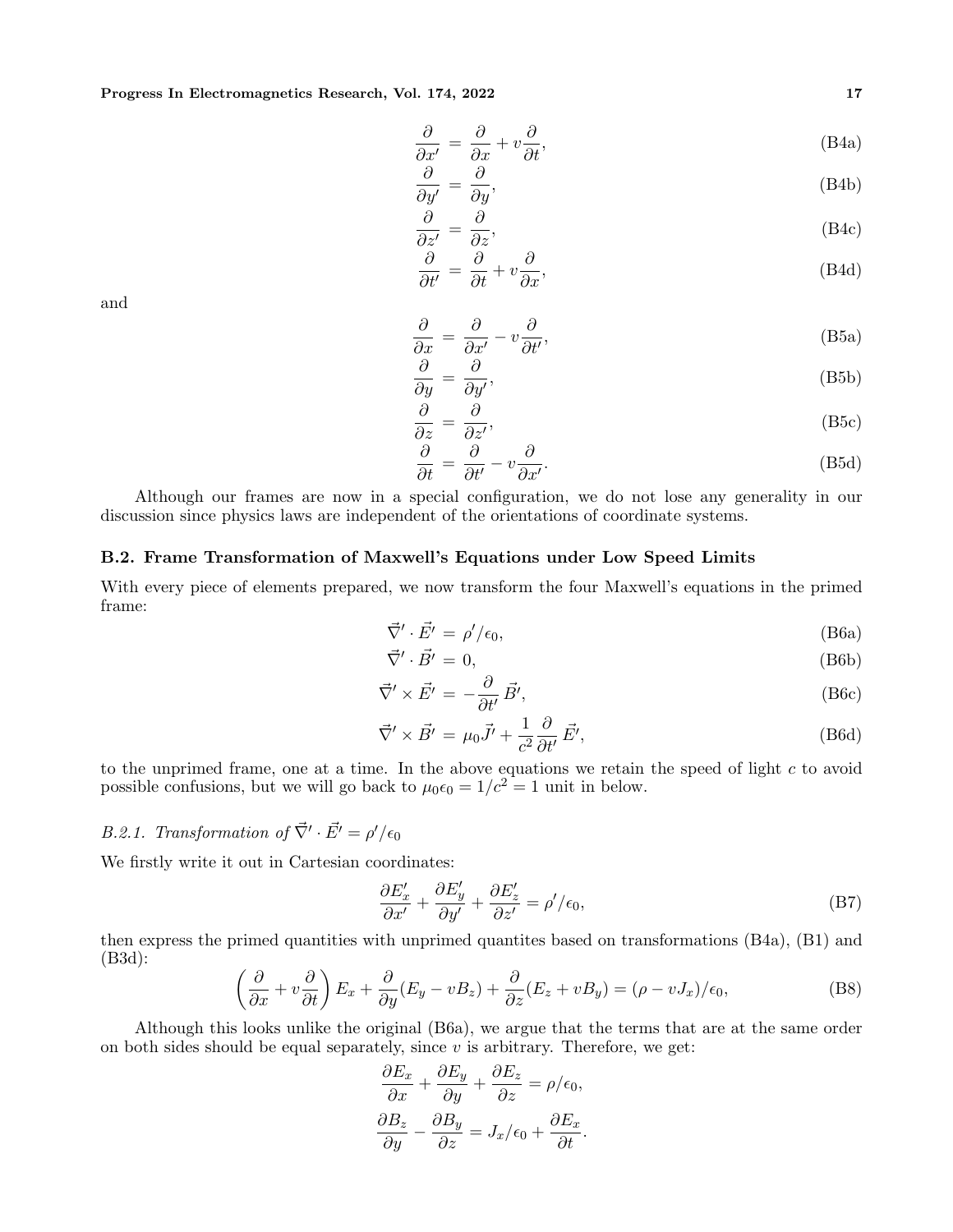The first line is Equation (B6a) transformed to the unprimed frame, while the second line is nothing special but the x component of Equation  $(B6d)$  transformed to the unprimed frame (which will be seen again in below), if we recall  $\epsilon_0 \mu_0 = 1/c^2 = 1$  so that  $1/\epsilon_0 = 1/c^2 \epsilon_0 = \mu_0$ .

Just in case some readers do not like the above argument, we can instead use Equations (B1e), (B1f), and (B3a) to replace  $B_y$ ,  $B_z$  and  $J_x$  with  $B'_y$ ,  $B'_z$ ,  $\bar{E}_y$ ,  $E_z$ ,  $J'_x$  and  $\rho$  in Equation (B8), and replace some differential operators:

$$
\left(\frac{\partial E_x}{\partial x} + v \frac{\partial E_x}{\partial t}\right) + \frac{\partial}{\partial y}(E_y - v(B_z' + vE_y)) + \frac{\partial}{\partial z}(E_z + v(B_y' - vE_z)) = (\rho - v(J_x' + v\rho))/\epsilon_0,
$$
\n
$$
\implies \left(\frac{\partial E_x}{\partial x} + v\left(\frac{\partial}{\partial t'} - v\frac{\partial}{\partial x'}\right)E_x\right) + \frac{\partial}{\partial y}(E_y - v(B_z' + vE_y)) + \frac{\partial}{\partial z}(E_z + v(B_y' - vE_z))
$$
\n
$$
= (\rho - v(J_x' + v\rho))/\epsilon_0
$$

After omitting higher order terms in  $v^2$ , we realize that some terms in the above equation cancel according to (B6d):

$$
v\left(\frac{\partial E_x}{\partial t'} - \frac{\partial B'_z}{\partial y} + \frac{\partial B'_y}{\partial z}\right) = v\left(\frac{\partial E'_x}{\partial t'} - \frac{\partial B'_z}{\partial y'} + \frac{\partial B'_y}{\partial z'}\right) = -vJ'_x/\epsilon_0,
$$

then the rest is precisely

$$
\frac{\partial E_x}{\partial x} + \frac{\partial E_y}{\partial y} + \frac{\partial E_z}{\partial z} = \rho/\epsilon_0.
$$
 (B9)

We prove that Equation (B6a) is form invariant to the frame transformation in low speed limits.

# B.2.2. Transformation of  $\vec{\nabla}' \cdot \vec{B'} = 0$

Again, write it out in Cartesian coordinates:

$$
\frac{\partial B_x'}{\partial x'} + \frac{\partial B_y'}{\partial y'} + \frac{\partial B_z'}{\partial z'} = 0,
$$
\n(B10)

then substitute relevant quantities:

$$
\left(\frac{\partial}{\partial x} + v\frac{\partial}{\partial t}\right)B_x + \frac{\partial}{\partial y}(B_y + vE_z) + \frac{\partial}{\partial z}(B_z - vE_y) = 0,
$$
\n(B11)

which again looks unlike (B6b), but can be separated into two equations by their orders according to the same argument above:

$$
\frac{\partial B_x}{\partial x} + \frac{\partial B_y}{\partial y} + \frac{\partial B_z}{\partial z} = 0,
$$
  

$$
\frac{\partial E_z}{\partial y} - \frac{\partial E_y}{\partial z} = -\frac{\partial B_x}{\partial t},
$$

where the second line above is the x component of Equation (B6c) transformed to the unprimed frame (will be seen again below). The readers can also use the same trick we did for the first Maxwell's equation to convince themselves that the same result

$$
\frac{\partial B_x}{\partial x} + \frac{\partial B_y}{\partial y} + \frac{\partial B_z}{\partial z} = 0
$$
 (B12)

can be got after omitting higher order terms.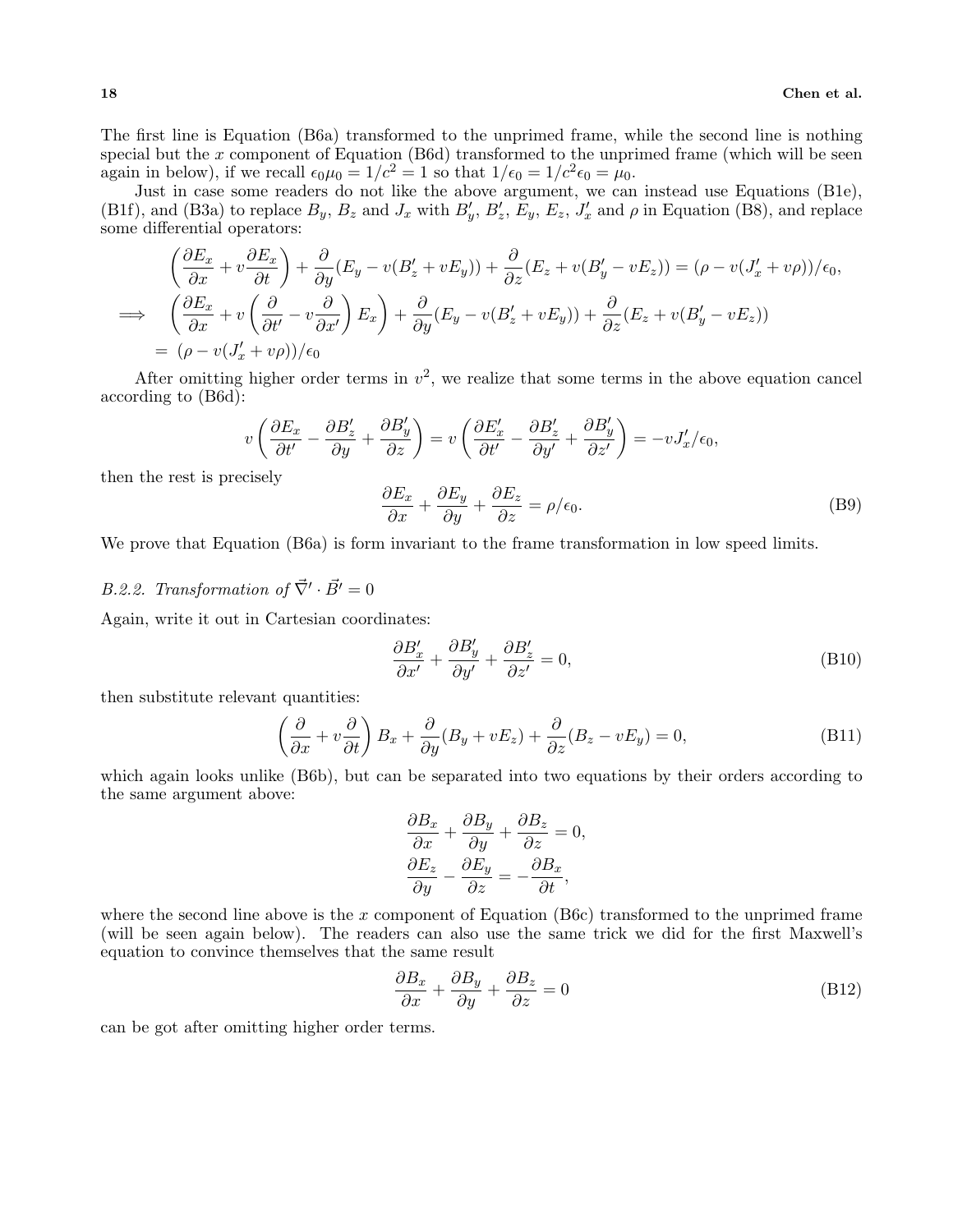# B.2.3. Transformation of  $\vec{\nabla}' \times \vec{E'} = -\partial \vec{B'} / \partial t'$

This is a equation with three components, we write them out in Cartesian coordinates:

$$
\left(\frac{\partial E'_z}{\partial y'} - \frac{\partial E'_y}{\partial z'}, \frac{\partial E'_x}{\partial z'} - \frac{\partial E'_z}{\partial x'}, \frac{\partial E'_y}{\partial x'} - \frac{\partial E'_x}{\partial y'}\right) = \left(-\frac{\partial B'_x}{\partial t'}, -\frac{\partial B'_y}{\partial t'}, -\frac{\partial B'_z}{\partial t'}\right)
$$
(B13)

There are actually three equations instead of one. We substitute the relevant quantities and write the three equations separately:  $\overline{a}$ 

$$
\frac{\partial}{\partial y}(E_z + vB_y) - \frac{\partial}{\partial z}(E_y - vB_z) = -\left(\frac{\partial}{\partial t} + v\frac{\partial}{\partial x}\right)B_x,
$$
\n
$$
\frac{\partial}{\partial z}E_x - \left(\frac{\partial}{\partial x} + v\frac{\partial}{\partial t}\right)(E_z + vB_y) = -\left(\frac{\partial}{\partial t} + v\frac{\partial}{\partial x}\right)(B_y + vE_z),
$$
\n
$$
\left(\frac{\partial}{\partial x} + v\frac{\partial}{\partial t}\right)(E_y - vB_z) - \frac{\partial}{\partial y}E_x = -\left(\frac{\partial}{\partial t} + v\frac{\partial}{\partial x}\right)(B_z - vE_y).
$$

All the second order terms appear in the above equations should be omitted, and each of the above equations can be separated into two equations by their orders:

$$
\frac{\partial E_z}{\partial y} - \frac{\partial E_y}{\partial z} = -\frac{\partial B_x}{\partial t},
$$

$$
\frac{\partial B_x}{\partial x} + \frac{\partial B_y}{\partial y} + \frac{\partial B_z}{\partial z} = 0,
$$

$$
\frac{\partial E_x}{\partial z} - \frac{\partial E_z}{\partial x} = -\frac{\partial B_y}{\partial t},
$$

$$
-\frac{\partial E_z}{\partial t} - \frac{\partial B_y}{\partial x} = -\frac{\partial E_z}{\partial t} - \frac{\partial B_y}{\partial x},
$$

$$
\frac{\partial E_y}{\partial x} - \frac{\partial E_x}{\partial y} = -\frac{\partial B_z}{\partial t},
$$

$$
-\frac{\partial B_z}{\partial x} + \frac{\partial E_y}{\partial t} = -\frac{\partial B_z}{\partial x} + \frac{\partial E_y}{\partial t}.
$$

We can clearly see that the first, third, and fifth lines are together Equation (B6c) transformed to the unprimed frame. The second line is the transformed (B6b) that was got above, while the rest two lines are identities.

The readers can perform the same trick as for the first Maxwell's equation to get the same result:

$$
\left(\frac{\partial E_z}{\partial y} - \frac{\partial E_y}{\partial z}, \frac{\partial E_x}{\partial z} - \frac{\partial E_z}{\partial x}, \frac{\partial E_y}{\partial x} - \frac{\partial E_x}{\partial y}\right) = \left(-\frac{\partial B_x}{\partial t}, -\frac{\partial B_y}{\partial t}, -\frac{\partial B_z}{\partial t}\right)
$$
(B14)

B.2.4. Transformation of  $\vec{\nabla}' \times \vec{B'} = \mu_0 \vec{J'} + \frac{1}{c^2}$  $\frac{1}{c^2}\partial\vec{E'}/\partial t'$ 

The three components written in Cartesian coordinates are:

$$
\left(\frac{\partial B'_z}{\partial y'} - \frac{\partial B'_y}{\partial z'}, \frac{\partial B'_x}{\partial z'} - \frac{\partial B'_z}{\partial x'}, \frac{\partial B'_y}{\partial x'} - \frac{\partial B'_x}{\partial y'}\right) = \left(\mu_0 J'_x + \frac{\partial E'_x}{\partial t'}, \mu_0 J'_y + \frac{\partial E'_y}{\partial t'}, \mu_0 J'_z + \frac{\partial E'_z}{\partial t'}\right) (B15)
$$

Just like in (B2c), we substitute the relevant quantities and write the three equations separately:

$$
\frac{\partial}{\partial y}(B_z - vE_y) - \frac{\partial}{\partial z}(B_y + vE_z) = \mu_0(J_x - v\rho) + \left(\frac{\partial}{\partial t} + v\frac{\partial}{\partial x}\right)E_x,
$$
  

$$
\frac{\partial}{\partial z}B_x - \left(\frac{\partial}{\partial x} + v\frac{\partial}{\partial t}\right)(B_z - vE_y) = \mu_0J_y + \left(\frac{\partial}{\partial t} + v\frac{\partial}{\partial x}\right)(E_y - vB_z),
$$
  

$$
\left(\frac{\partial}{\partial x} + v\frac{\partial}{\partial t}\right)(B_y + vE_z) - \frac{\partial}{\partial y}B_x = \mu_0J_z + \left(\frac{\partial}{\partial t} + v\frac{\partial}{\partial x}\right)(E_z + vB_y).
$$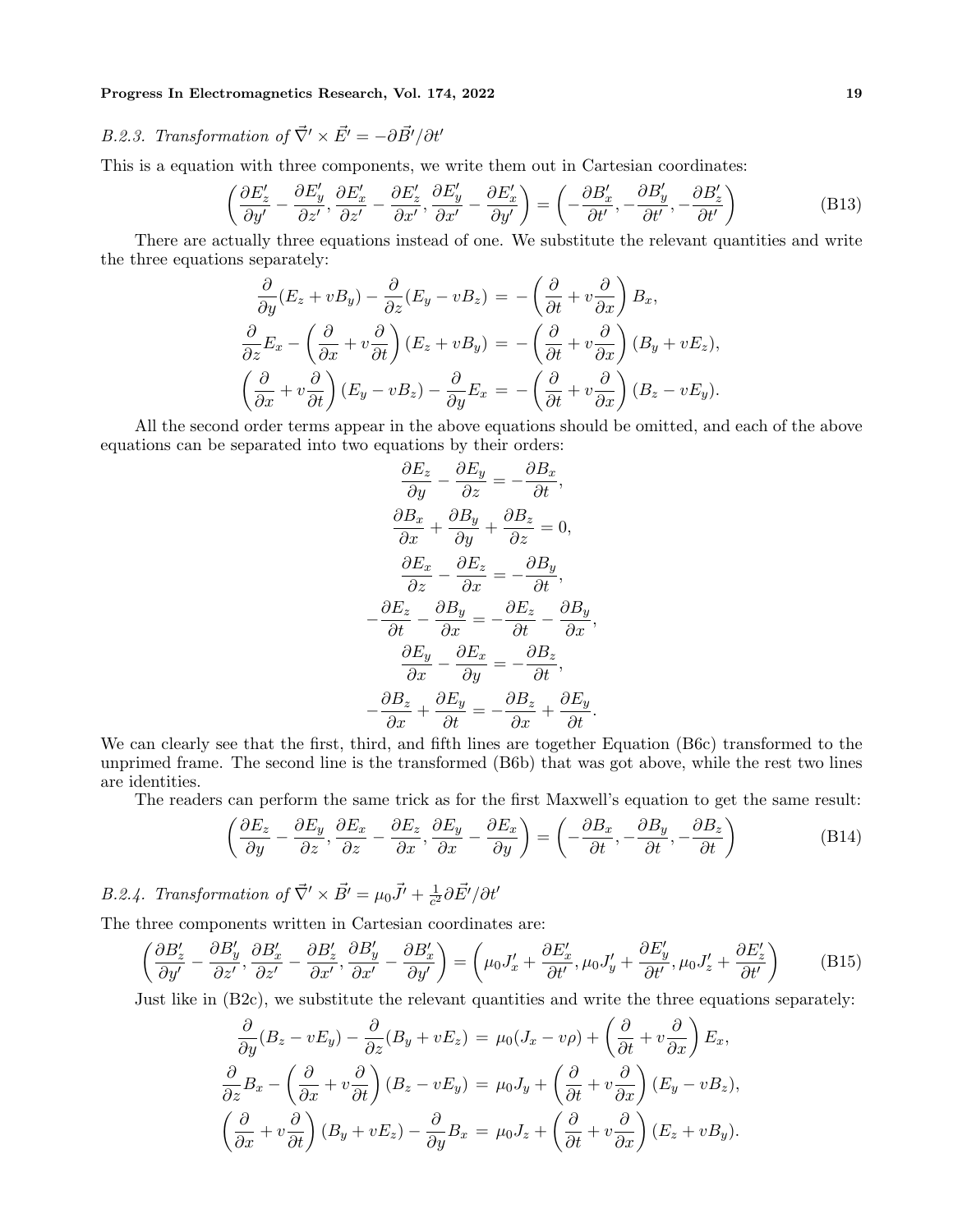Following the same strategy in (B2c), we get six separate equations:

$$
\frac{\partial B_z}{\partial y} - \frac{\partial B_y}{\partial z} = \mu_0 J_x + \frac{\partial E_x}{\partial t},
$$
  

$$
\frac{\partial E_y}{\partial y} - \frac{\partial E_z}{\partial z} = -\mu_0 \rho + \frac{\partial E_x}{\partial x},
$$
  

$$
\frac{\partial B_x}{\partial z} - \frac{\partial B_z}{\partial x} = \mu_0 J_y + \frac{\partial E_y}{\partial t},
$$
  

$$
\frac{\partial E_y}{\partial x} - \frac{\partial B_z}{\partial t} = -\frac{\partial B_z}{\partial t} + \frac{\partial E_y}{\partial x},
$$
  

$$
\frac{\partial B_y}{\partial x} - \frac{\partial B_x}{\partial y} = \mu_0 J_z + \frac{\partial E_z}{\partial t},
$$
  

$$
\frac{\partial B_y}{\partial t} + \frac{\partial E_z}{\partial x} = \frac{\partial B_y}{\partial t} + \frac{\partial E_z}{\partial x}.
$$

Like in (B2c), the first, third and fifth line are together the equation (B6d) transformed to the unprimed frame. The second line is the transformed (B6a) that was got above (if we recall that  $\mu_0 = \mu_0 c^2 = 1/\epsilon_0$ ), while the rest two lines are identities. Once again, the readers can perform the same trick as for the first Maxwell's equation to get the same result:  $\overline{a}$ 

$$
\left(\frac{\partial B_z}{\partial y} - \frac{\partial B_y}{\partial z}, \frac{\partial B_x}{\partial z} - \frac{\partial B_z}{\partial x}, \frac{\partial B_y}{\partial x} - \frac{\partial B_x}{\partial y}\right) = \left(\mu_0 J_x + \frac{\partial E_x}{\partial t}, \mu_0 J_y + \frac{\partial E_y}{\partial t}, \mu_0 J_z + \frac{\partial E_z}{\partial t}\right). \tag{B16}
$$

In summary, in the derivation of (B2a), (B2b), (B2c), and (B2d), we get nothing else but the following four equations and some identities:

$$
\vec{\nabla} \cdot \vec{E} = \rho/\epsilon_0,\tag{B17a}
$$

$$
\vec{\nabla} \cdot \vec{B} = 0,\tag{B17b}
$$

$$
\vec{\nabla} \times \vec{E} = -\frac{\partial}{\partial t} \vec{B},\tag{B17c}
$$

$$
\vec{\nabla} \times \vec{B} = \mu_0 \vec{J} + \frac{1}{c^2} \frac{\partial}{\partial t} \vec{E}.
$$
 (B17d)

These four equations express relationships between electromagnetic fields and the charge/currents, which are sufficient to determine the distribution of fields in the unprimed frame together with proper boundary and initial conditions (we have put c back for here and below). In conclusion, Equations (B17) are Maxwell's equations in the unprimed frame, which has the same form as those in the primed frame. Therefore, Maxwell's equations are form invariant under the low speed limits of Lorentz's transformation.

### APPENDIX C. THE SPEED OF LIGHT AND DOPPLER EFFECT

It is well known that the formation of Lorentz's transformation and the theory of special relativity is to retain the fact that the speed of light is always c regardless of the relative motion between frames, or more particular, the light source and the observer. Here we want to ensure its first order approximation in low speed limits still preserves this feature.

There are two ways to investigate the problem. The first one is more based on logic: we directly look at the Maxwell's equations in both frames: since (1) and (B17) have the same form, especially the same constants  $\epsilon_0$ ,  $\mu_0$  and  $1/c^2 = \epsilon_0 \mu_0$ , the wave equations derived from them must also have the same form with same constants in it. Therefore, if a plane wave solution of  $(1)$  propagates at speed c in the primed frame, a plane wave solution of  $(B17)$  also propagates at speed of c in the unprimed frame.

The second perspective is to look at a wave solution. Let's take a simple case: just look at a solution in the primed frame in a region in absence of media:

$$
\vec{E'}(\vec{r'},t') = E'_0 f(x'-ct')\hat{y'},\tag{C1a}
$$

$$
\vec{B'}(\vec{r'},t') = B'_0 f(x'-ct')\hat{z'},\tag{C1b}
$$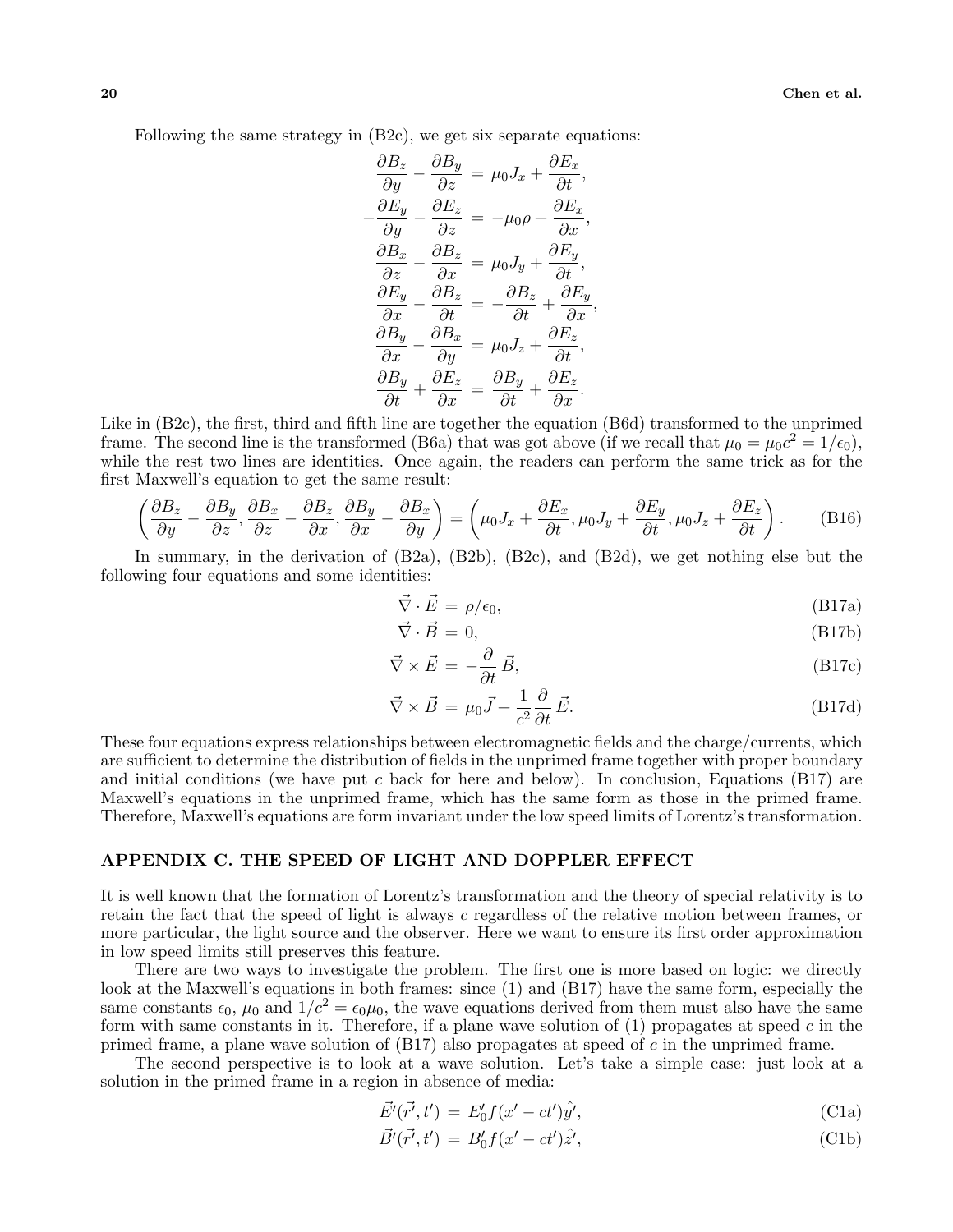where  $B'_0 = E'_0/c$ . Transform it to the unprimed frame using (B2) and the inverse of (B1):

$$
\vec{E}(\vec{r},t) = (E'_0 + vB'_0)f((x - vt) - c(t - vx/c^2))\hat{y} = E'_0\left(1 + \frac{v}{c}\right)f\left(x\left(1 + \frac{v}{c}\right) - ct\left(1 + \frac{v}{c}\right)\right)\hat{y},
$$
\n
$$
\vec{B}(\vec{r},t) = (B'_0 + vE'_0/c^2)f((x - vt) - c(t - vx/c^2))\hat{z} = B'_0\left(1 + \frac{v}{c}\right)f\left(x\left(1 + \frac{v}{c}\right) - ct\left(1 + \frac{v}{c}\right)\right)\hat{z}.
$$

It is seen that the last equality in both of the above equations can be simplified by defining another function  $g(\cdot) = f((1 + v/c) \cdot)$ , so that the wave observed in the unprimed frame is:

$$
\vec{E}(\vec{r},t) = E'_0 \left( 1 + \frac{v}{c} \right) g(x - ct)\hat{y},\tag{C2a}
$$

$$
\vec{B}(\vec{r},t) = B_0' \left(1 + \frac{v}{c}\right) g(x - ct)\hat{z},\tag{C2b}
$$

which is still a wave travelling in speed  $c$ .

Additionally, the Doppler effect can also be seen. Suppose that the wave solution we are looking at in the primed frame is monochromatic, that is

$$
f(x'-ct') = \cos(k'x'-\omega't'),\tag{C3}
$$

where  $\omega'/k' = c$ , then the wave observed in the unprimed system becomes

$$
f\left[\left(1+\frac{v}{c}\right)(x-ct)\right] = \cos\left[\left(k'x-\omega't\right)\left(1+\frac{v}{c}\right)\right].
$$
 (C4)

It can be read out that the frequency observed in the unprimed frame is  $1 + v/c$  times larger than that in the primed frame, which is the first order approximation of the exact Doppler factor  $\sqrt{(1 + v/c)/(1 - v/c)}$ . For more information about Doppler's effect, see Steven Weinberg's *Gravitation* and Cosmology Chapter 2.2.

# REFERENCES

- 1. Hehl, F. W. and Y. N. Obukhov, Foundations of Classical Electrodynamics: Charge, Flux, and Metric, Springer International Publishing, Boston, MA, 2003.
- 2. Zhou, X., "On independence, completeness of Maxwell's equations and uniqueness theorems in electromagnetics," Progress In Electromagnetics Research, Vol. 64, 117, 2006.
- 3. Kong, J. A., "Interaction of acoustic waves with moving media," The Journal of the Acoustical Society of America, Vol. 48, 236, 1970.
- 4. Tai, C., "A study of electrodynamics of moving media," Proceedings of the IEEE, Vol. 52, 685, 1964.
- 5. Schwinger, J., Classical Electrodynamics, Perseus Books, Reading, Mass, 1998.
- 6. Jackson, J. D., Classical Electrodynamics, 3rd Edition, Wiley, New York, 1999.
- 7. Pollack, G. L. and D. R. Stump, Electromagnetism, Addison Wesley, San Francisco, 2002.
- 8. Jefimenko, O. D., "On the relativistic invariance of Maxwell's equation," Zeitschrift für Naturforschung A, Vol. 54, 637, 1999.
- 9. Einstein, A., "Zur elektrodynamik bewegter Körper [AdP 17, 891 (1905)]," Annalen der Physik, Vol. 14, 194, 2005.
- 10. Ferraro, R., Einstein's Space-time: An Introduction to Special and General Relativity, Springer, New York, 2007.
- 11. Pines, D. and D. Bohm, "A collective description of electron interactions: II. Collective vs individual particle aspects of the interactions," Physical Review, Vol. 85, 338, 1952.
- 12. Landau, L., "On the theory of superconductivity," Collected Papers of L.D. Landau, 546–568, Elsevier, 1965.
- 13. Jiang, K., X. Dai, and Z. Wang, "Quantum anomalous vortex and majorana zero mode in ironbased superconductor Fe(Te,Se)," Physical Review X, Vol. 9, 011033, 2019.
- 14. Feynman, R. P., R. B. Leighton, M. Sands, M. A. Gottlieb, and R. Leighton, The Feynman Lectures on Physics, Addison-Wesley, San Francisco, Calif., 2006.